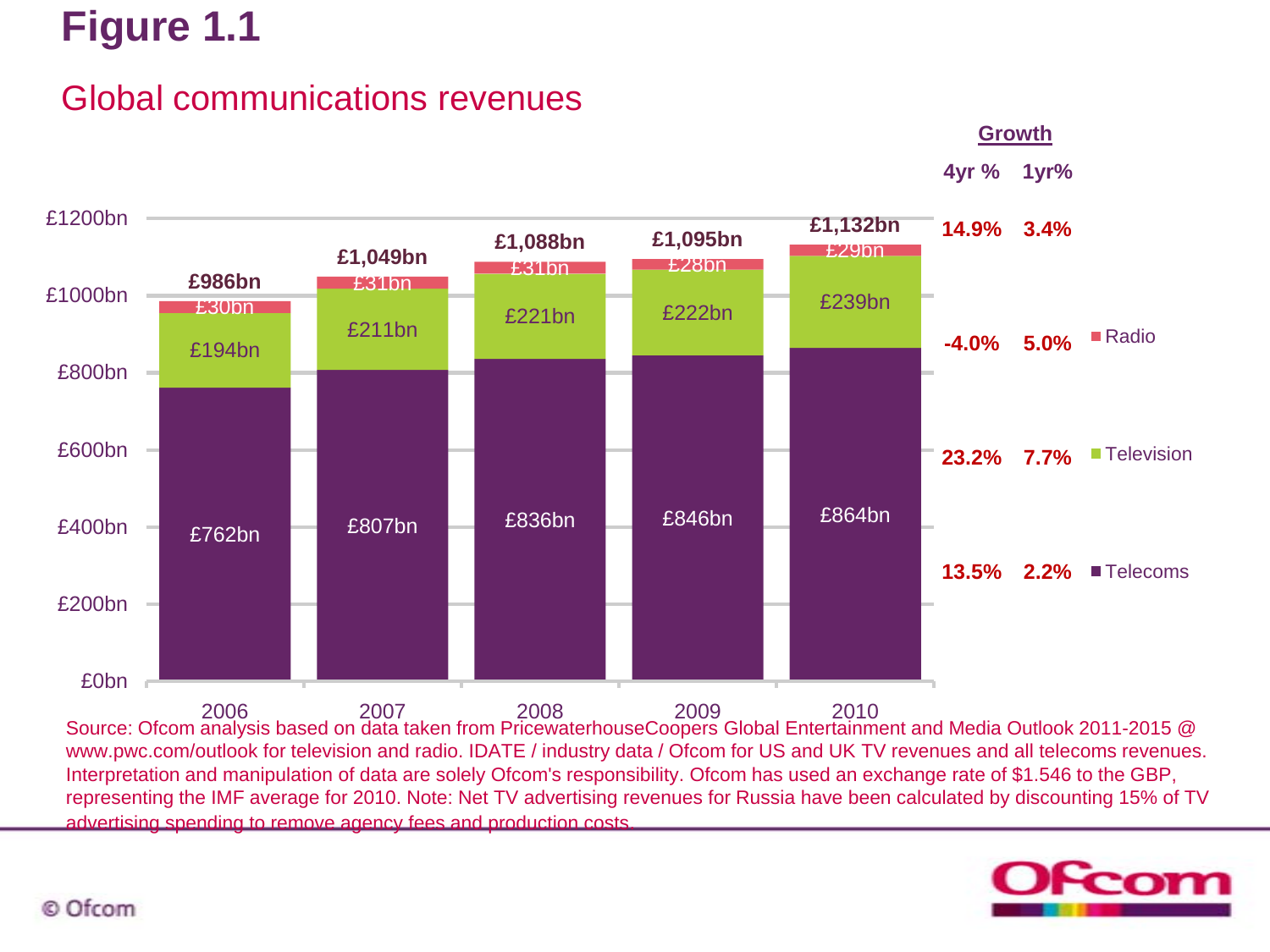# Source of global revenues for telecoms, radio and TV services<br><sup>Growth</sup>

**4yr % 1yr%**



Source: Ofcom analysis based on data taken from PricewaterhouseCoopers Global Entertainment and Media Outlook 2011-2015 @ www.pwc.com/outlook for television and radio. IDATE / industry data / Ofcom for US and UK TV revenues and all telecoms revenues. Interpretation and manipulation of data are solely Ofcom's responsibility. Ofcom has used an exchange rate of \$1.546 to the GBP, representing the IMF average for 2010. Note: Net TV advertising revenues for Russia have been calculated by discounting 15% of TV advertising spending to remove agency fees and production costs. All telecoms revenues have been allocated as subscription revenues.

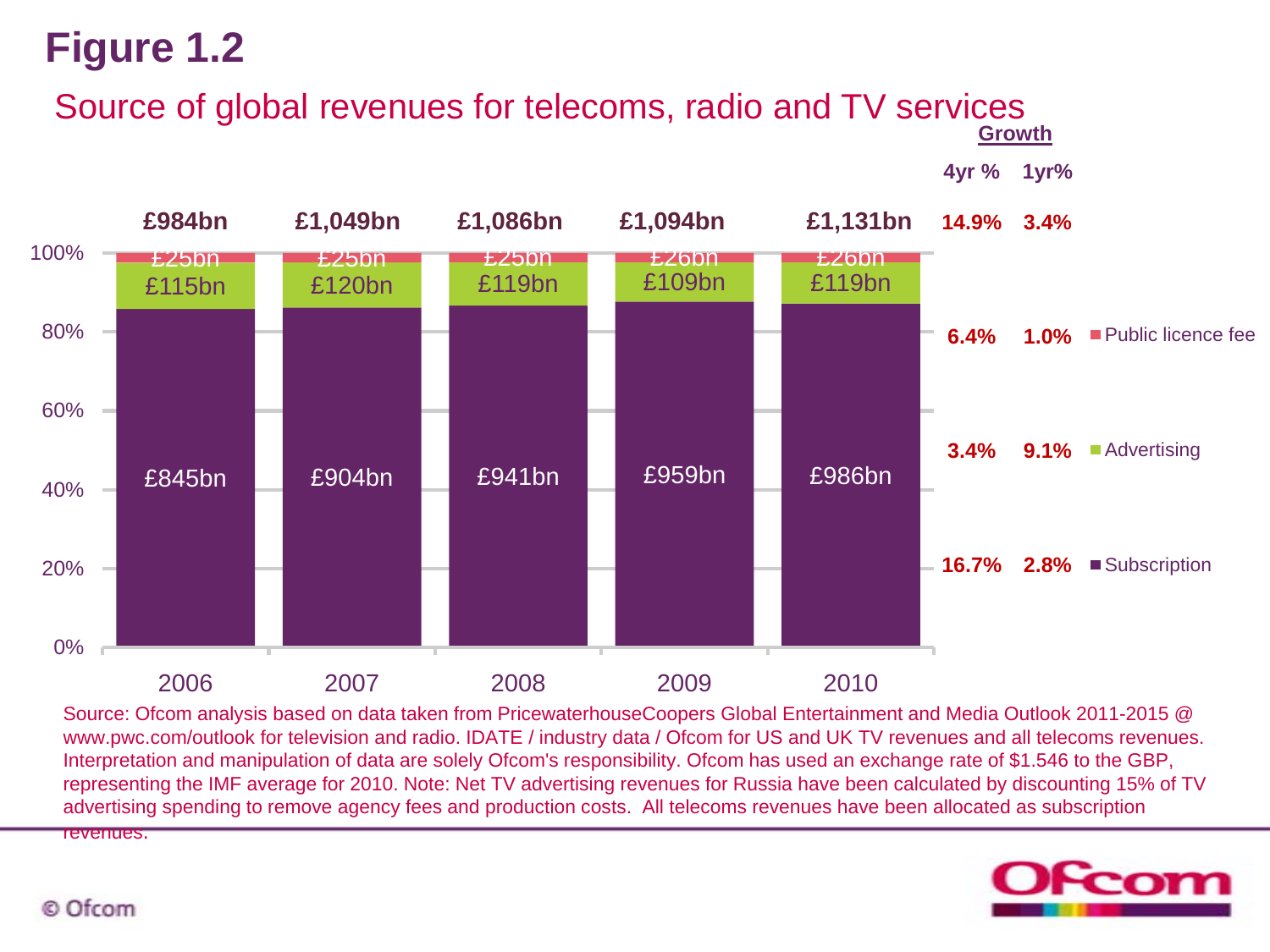## **Figure 1.3** Communications sector revenues in 2010



Revenue £bn

Source: Ofcom analysis based on Ofcom / IDATE data for telecommunications/TV and Ofcom analysis based on data taken from PricewaterhouseCoopers Global Entertainment and Media Outlook 2011-2015 @ www.pwc.com/outlook for radio. Interpretation and manipulation of data are solely Ofcom's responsibility. Ofcom has used an exchange rate of \$1.546 to the GBP, representing the IMF average for 2010. Notes: the UK radio industry figure is sourced from broadcaster returns made to Ofcom. Telecoms revenue excludes revenue from narrowband internet and corporate data services and broadband revenues for BRA, RUS, IND and CHN.

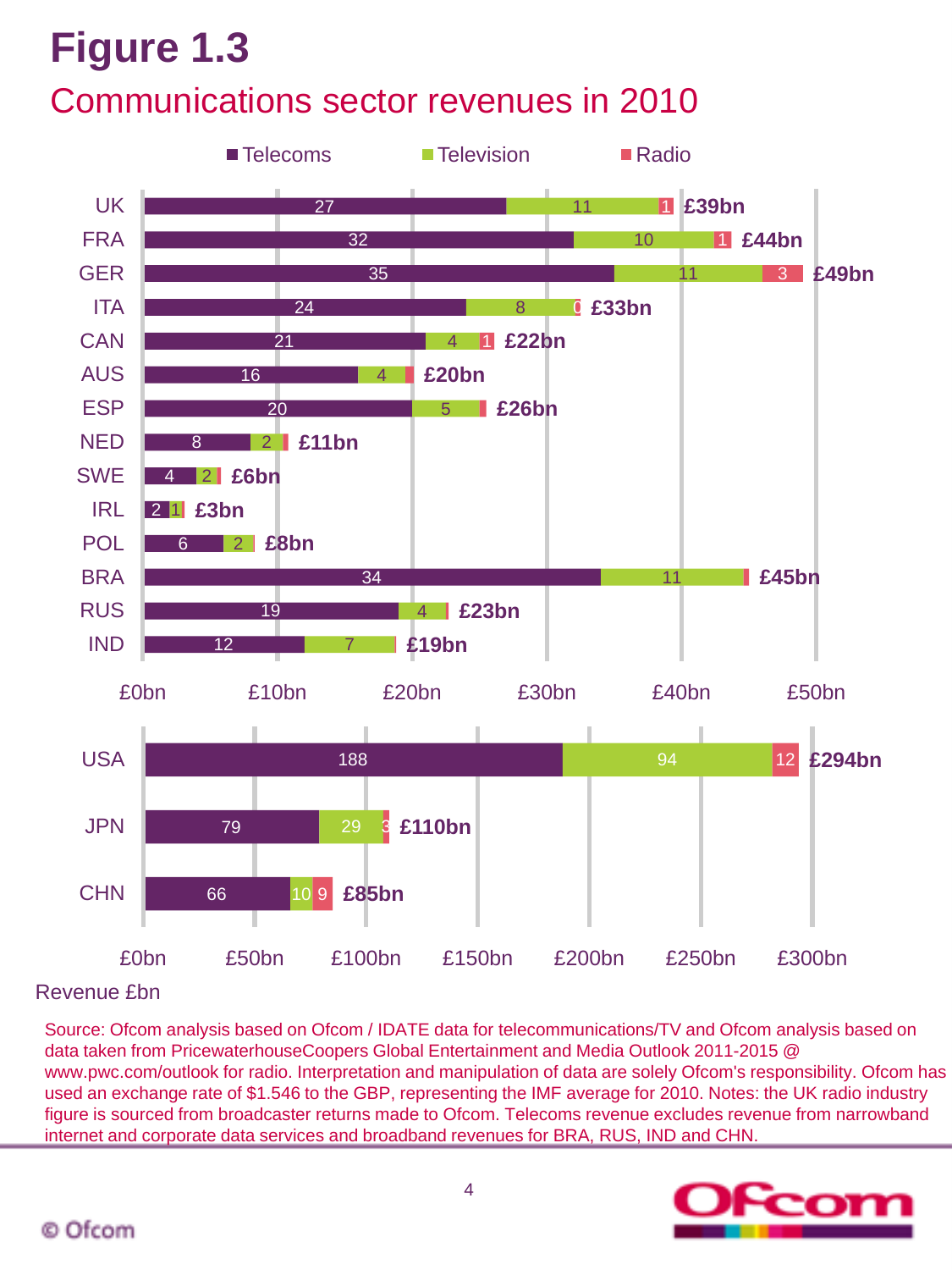### Communications sector revenue, per head: 2010



Revenue / head (£)

Source: Ofcom analysis based on Ofcom / IDATE data for telecommunications/TV and Ofcom analysis based on data taken from PriceWaterhouseCoopers Global Entertainment and Media Outlook 2011-2015 @ www.pwc.com/outlook for radio. Interpretation and manipulation of data are solely Ofcom's responsibility. Ofcom has used an exchange rate of \$1.546 to the GBP, representing the IMF average for 2010. Notes: the UK radio industry figure is sourced from broadcaster returns made to Ofcom. Telecoms revenue excludes revenue from narrowband internet and corporate data services and broadband revenues for BRA, RUS, IND and CHN

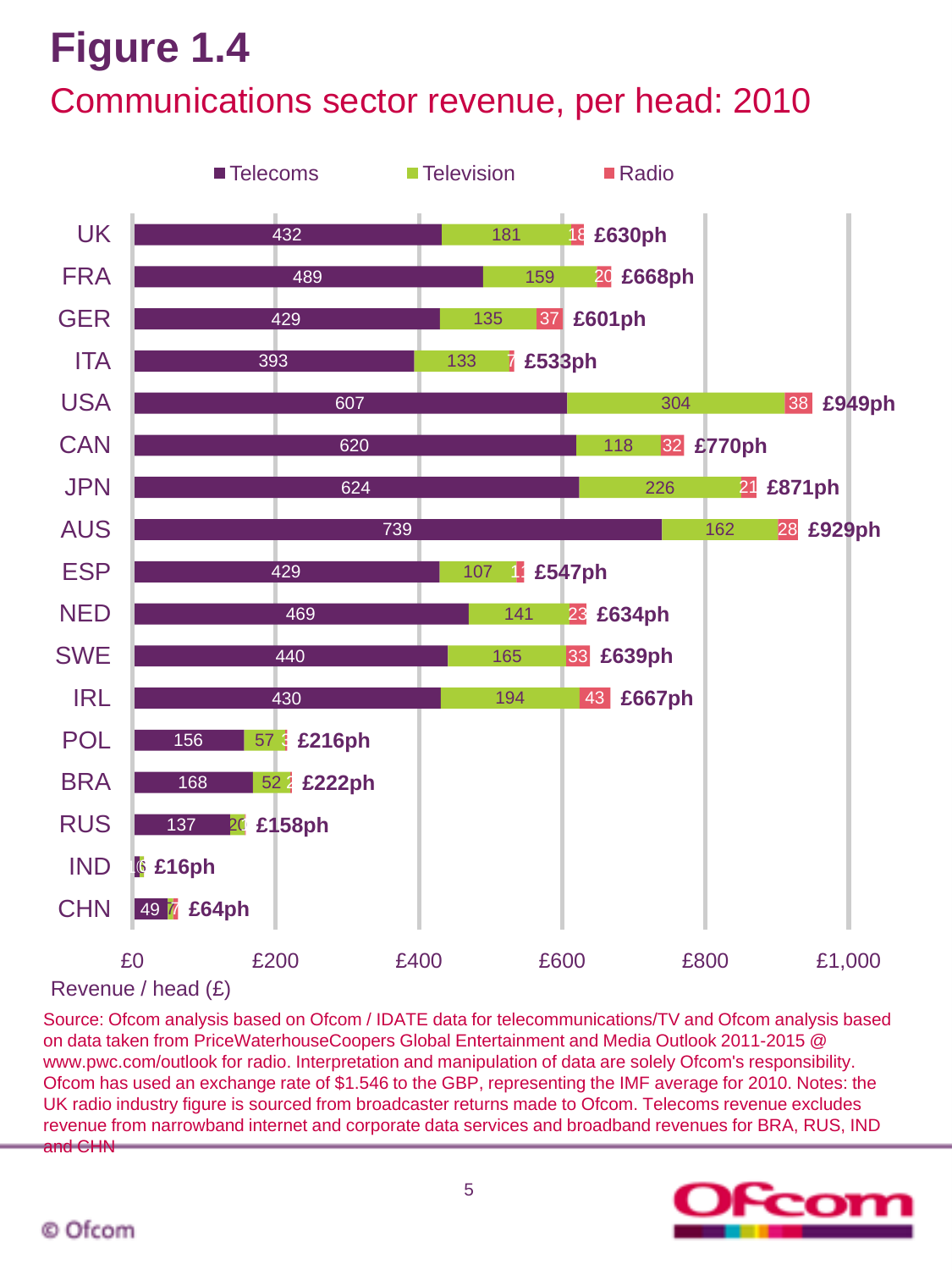Global advertising revenue by source



Source: Warc Data ([www.warc.com](http://www.warc.com/)).

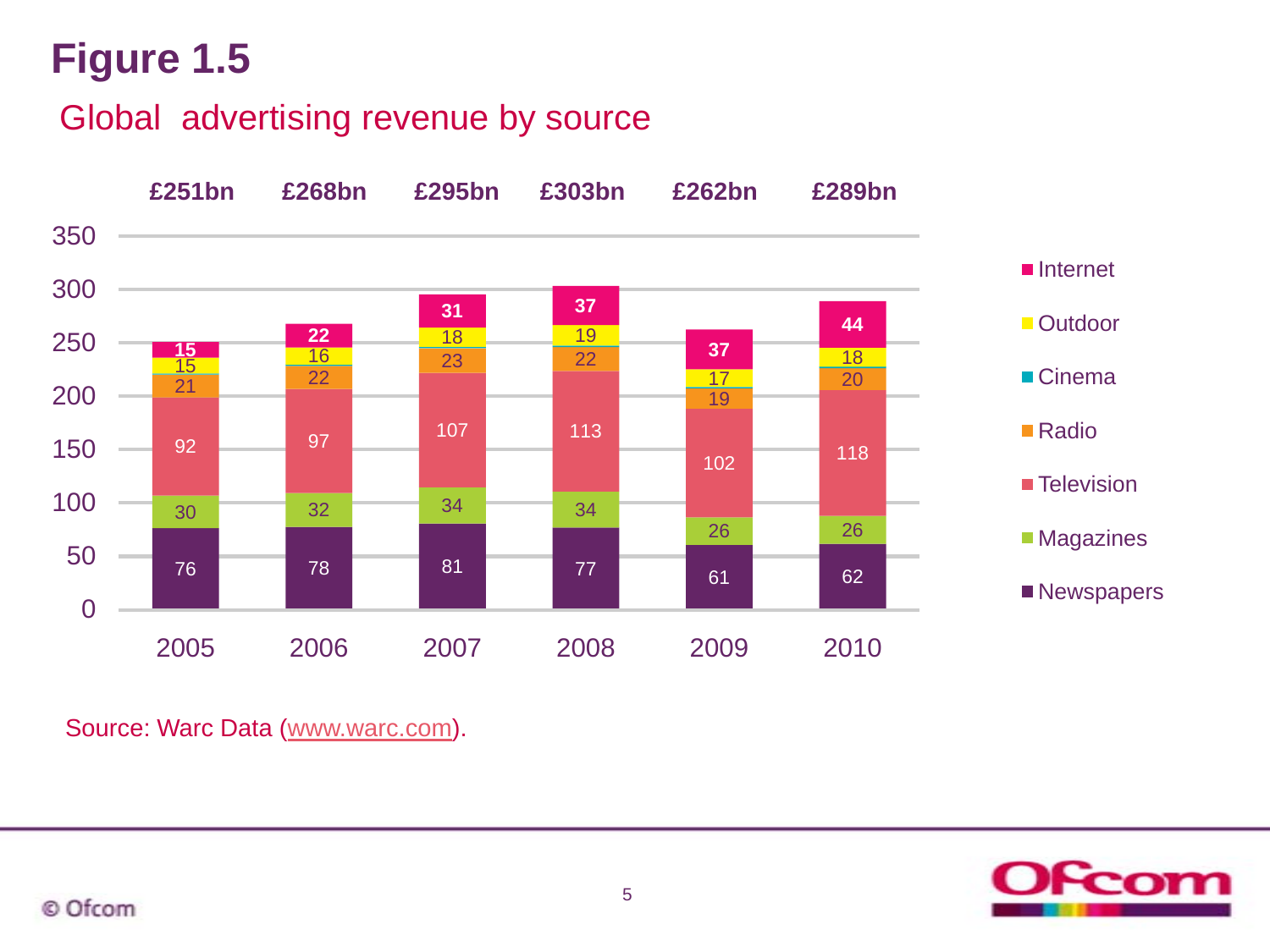### Global expenditure growth rates

|                         | <b>All</b> | Newspapers Magazines   Television |         |       | <b>Radio</b> | <b>Cinema</b> | <b>Outdoor</b> | <b>Internet</b> |
|-------------------------|------------|-----------------------------------|---------|-------|--------------|---------------|----------------|-----------------|
| 2009-2010 annual growth | 10.2%      | 1.8%                              | 1.0%    | 15.7% | 8.2%         | 13.2%         | 6.2%           | 17.8%           |
| 2005-2010 CAGR          | 2.9%       | $-4.2%$                           | $-3.1%$ | 5.1%  | $-0.7%$      | 6.4%          | 3.4%           | 24.5%           |
| 2008-2010 CAGR          | $-1.0%$    | $-4.3%$                           | $-5.0%$ | 0.8%  | $-1.8%$      | 1.4%          | $-1.5%$        | 3.5%            |

Source:Warc Data (www.warc.com).

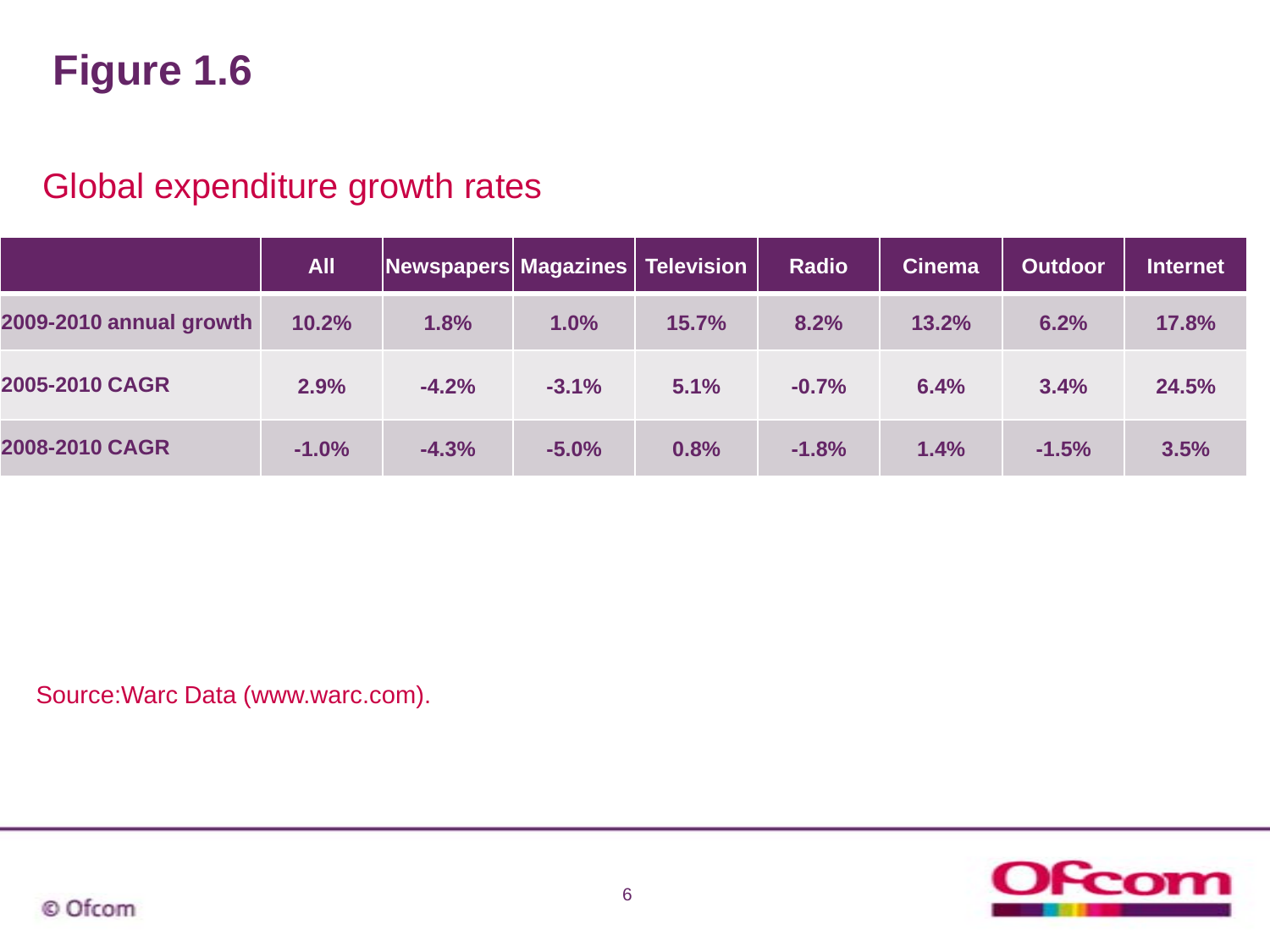## 2010 advertising expenditure analysis



Source: Warc Data [\(www.warc.com](http://www.warc.com/)). Note: Excludes expenditure on cinema advertising in CAN, JPN and CHN

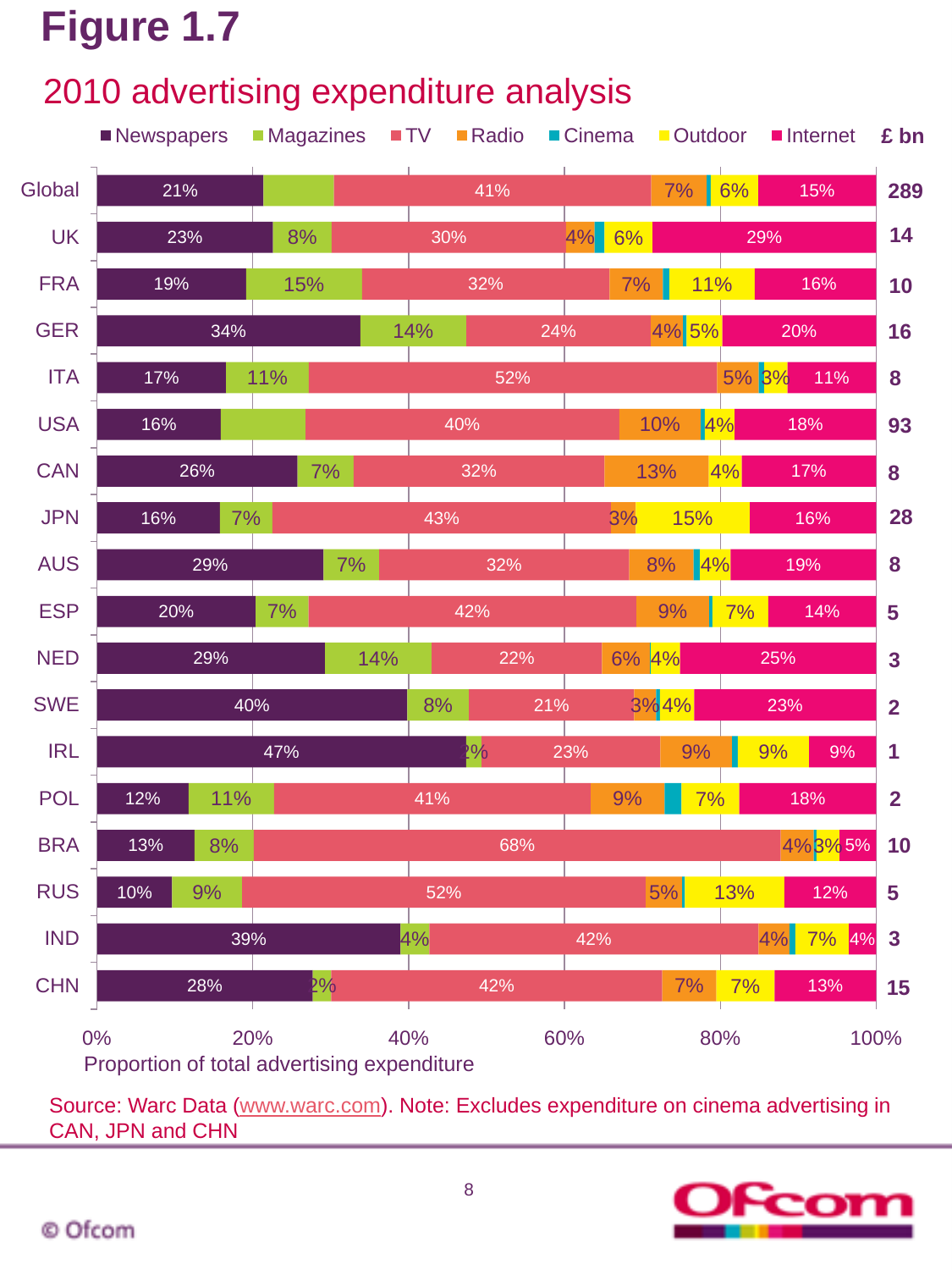### Fixed-line voice and mobile connections per capita, 2010



#### Connections per 100 population

Source: IDATE / industry data / Ofcom

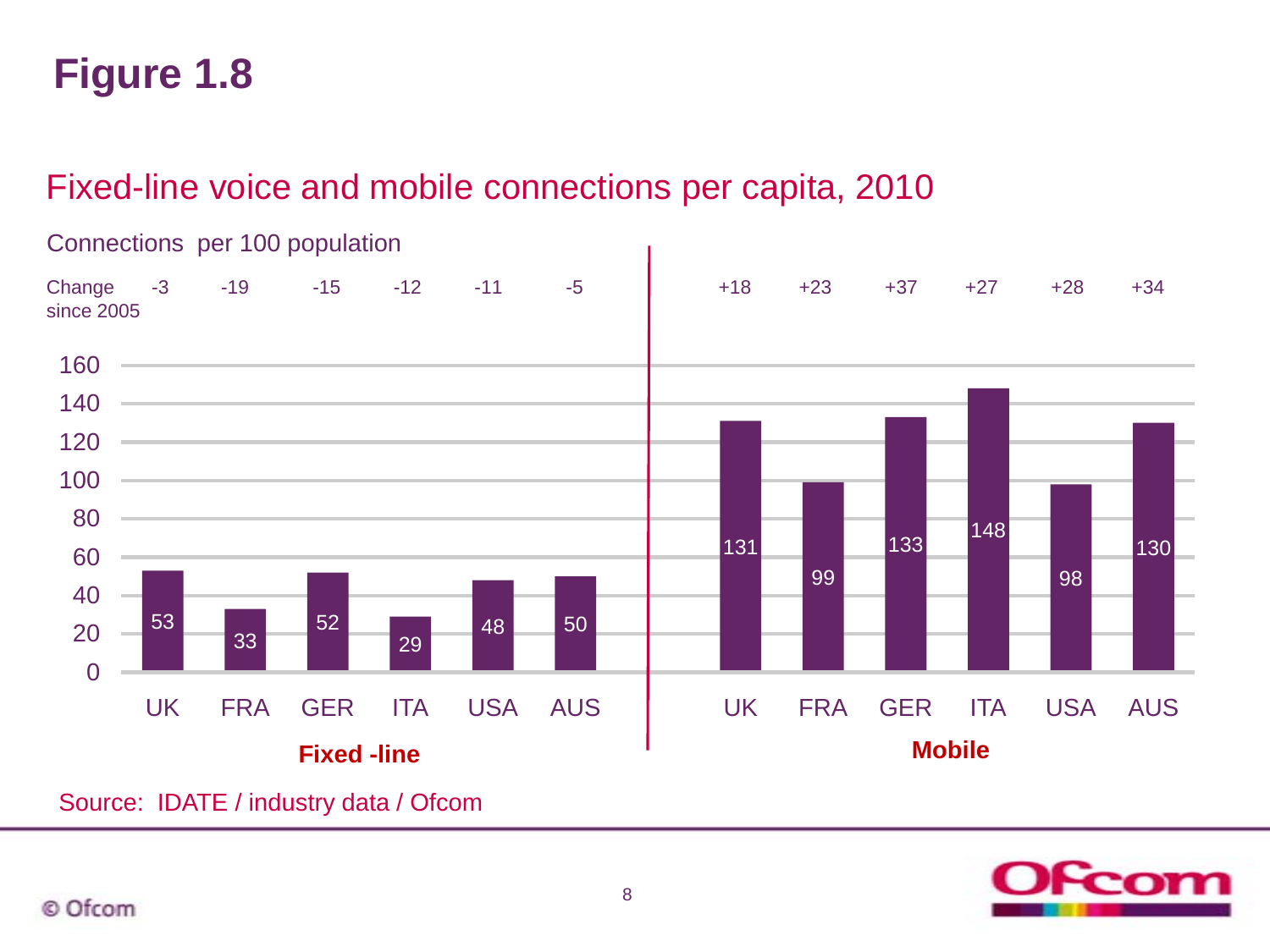## Fixed broadband penetration in 2010



Fixed broadband subscriptions per 100 households

Source: IDATE. Note: Broadband calculation includes business connections

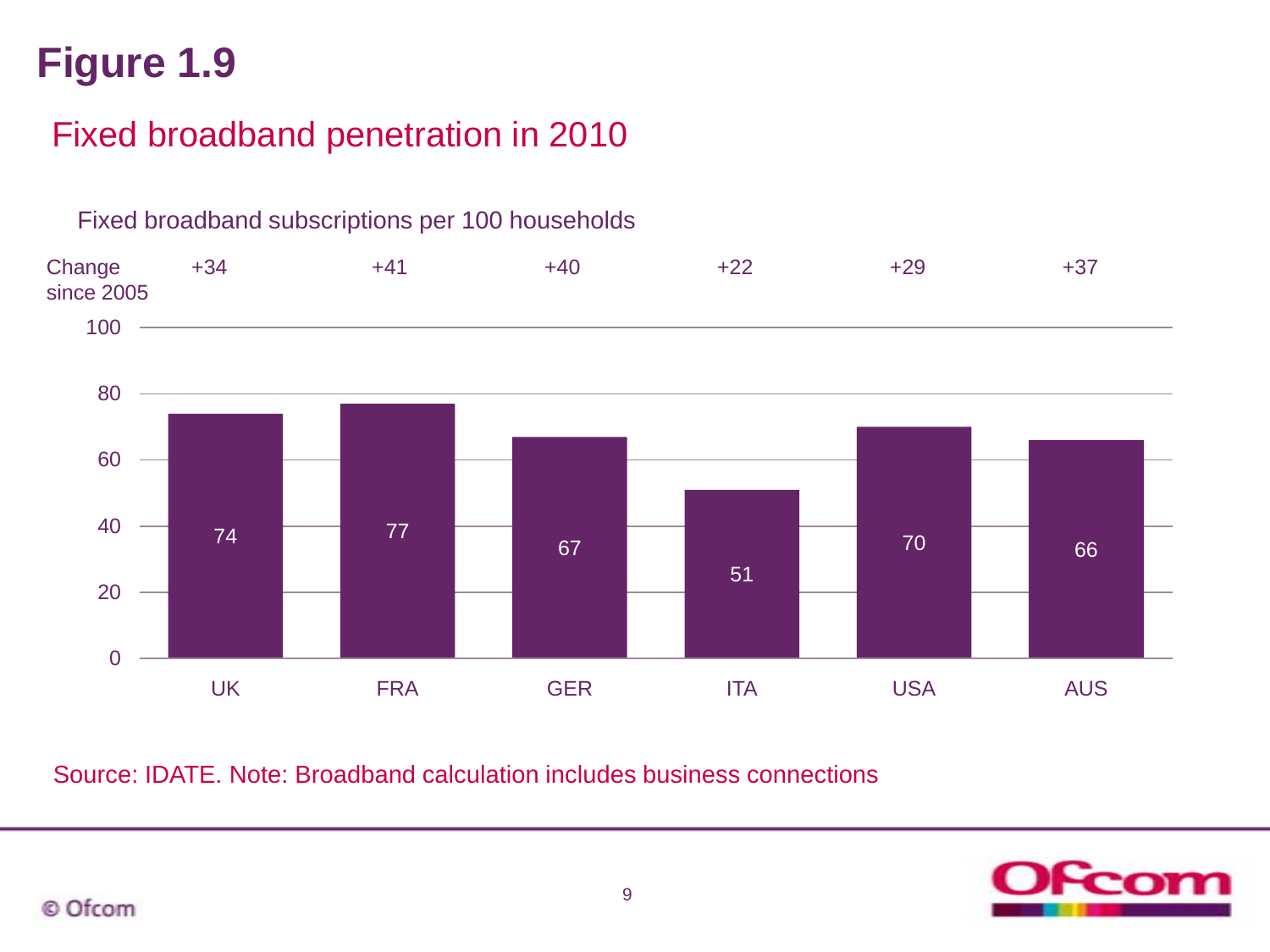## DTV penetration in 2010

#### DTV homes per 100 TV households



Source: IDATE

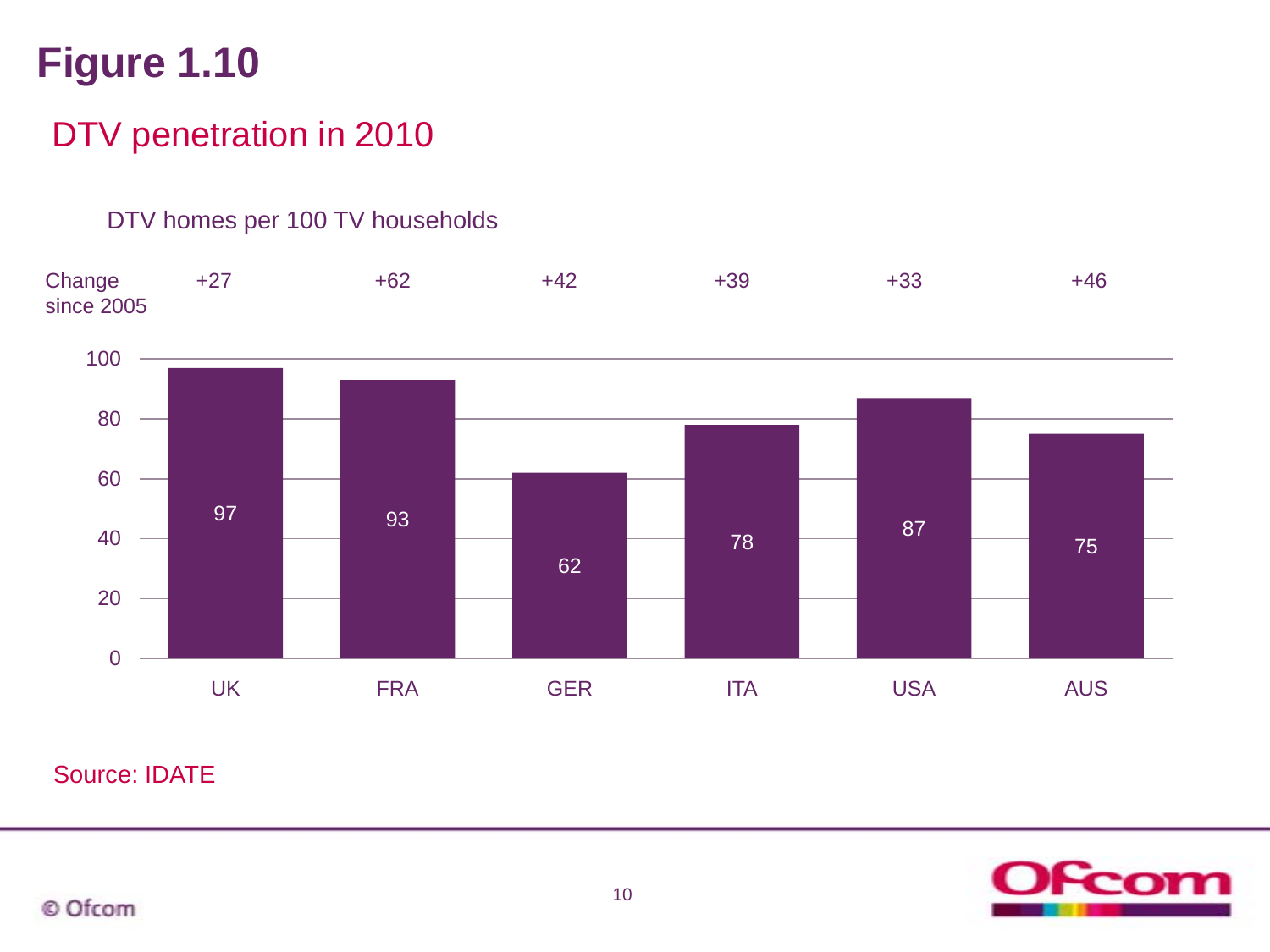## Ownership and use of devices



Source: Ofcom consumer research, October 2011. Base sizes: UK=1015, France=1014, Germany=1014, Italy=1045, USA=1002, Australia = 1012. *Q: Which of the following devices do you own and personally use?* 

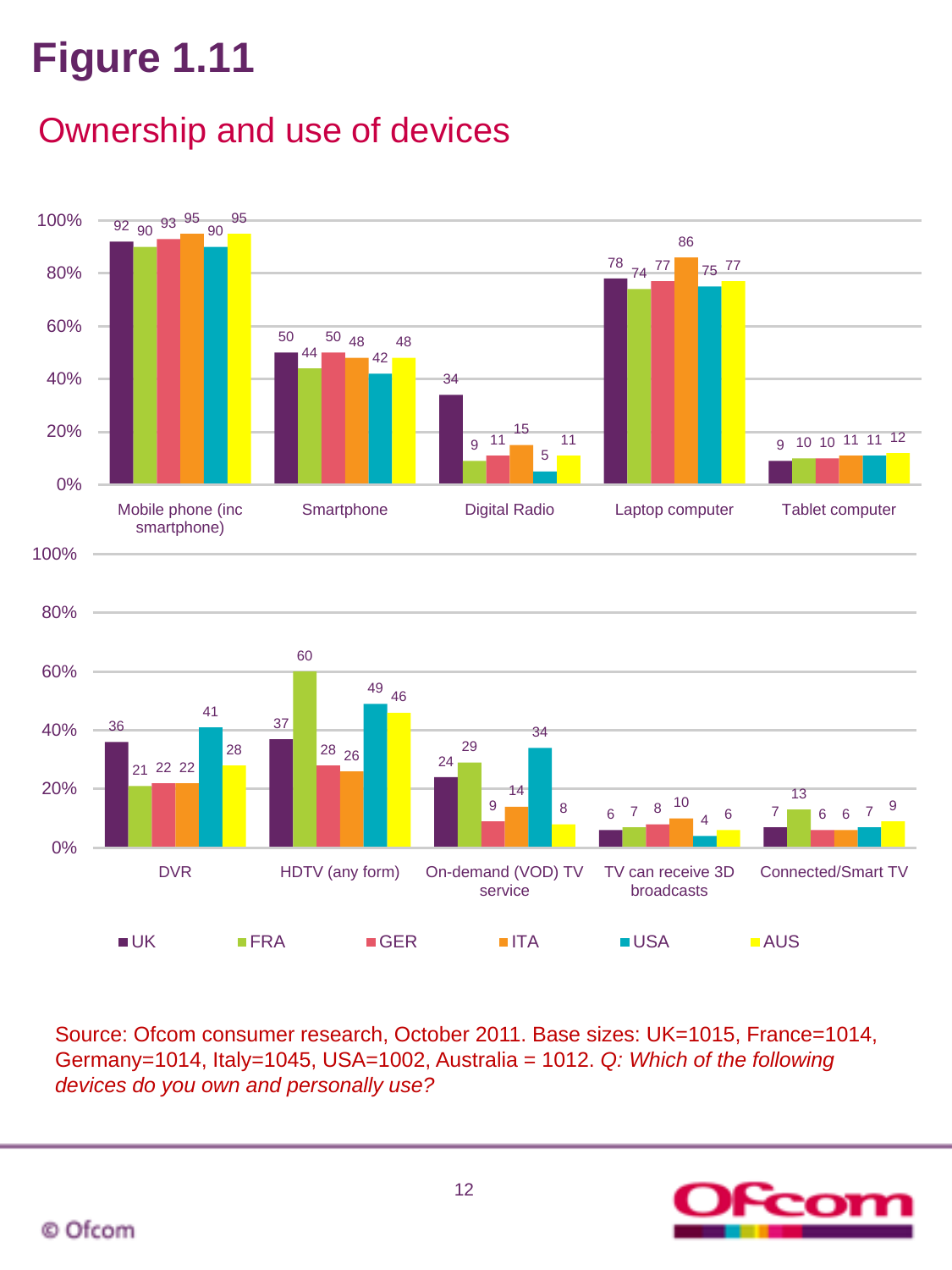## Regular use of selected communications services / media



*Source: Ofcom consumer research, October 2011. Base sizes: UK=1015, France=1014, Germany=1014, Italy=1045, USA=1002, Australia = 1012. Q; Which of the following do you regularly do (at least once a week)? Select all that apply*

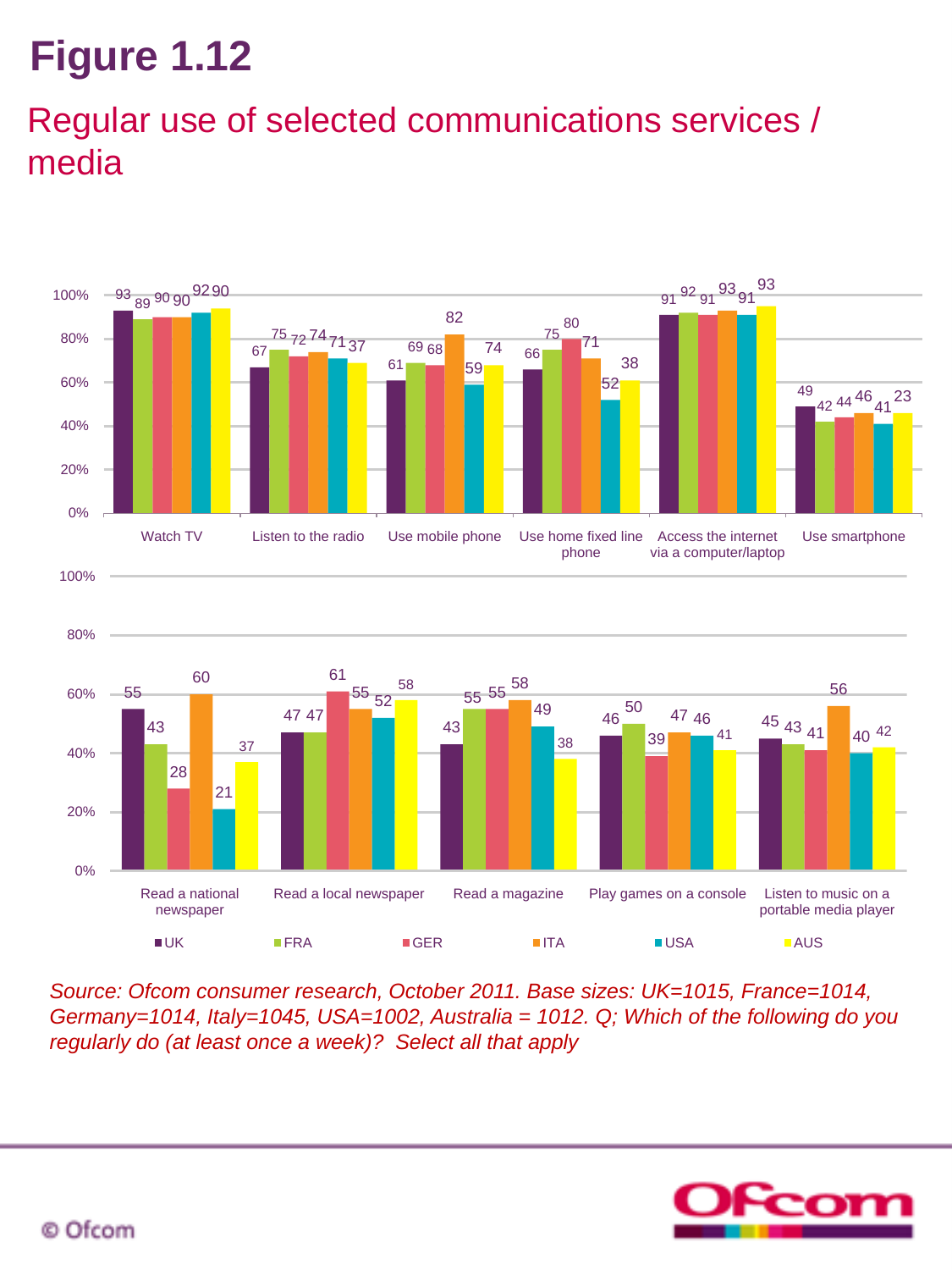## **Proposed measures to be included in the Broadband Best in Europe Scorecard**



#### Source: Broadband Delivery UK

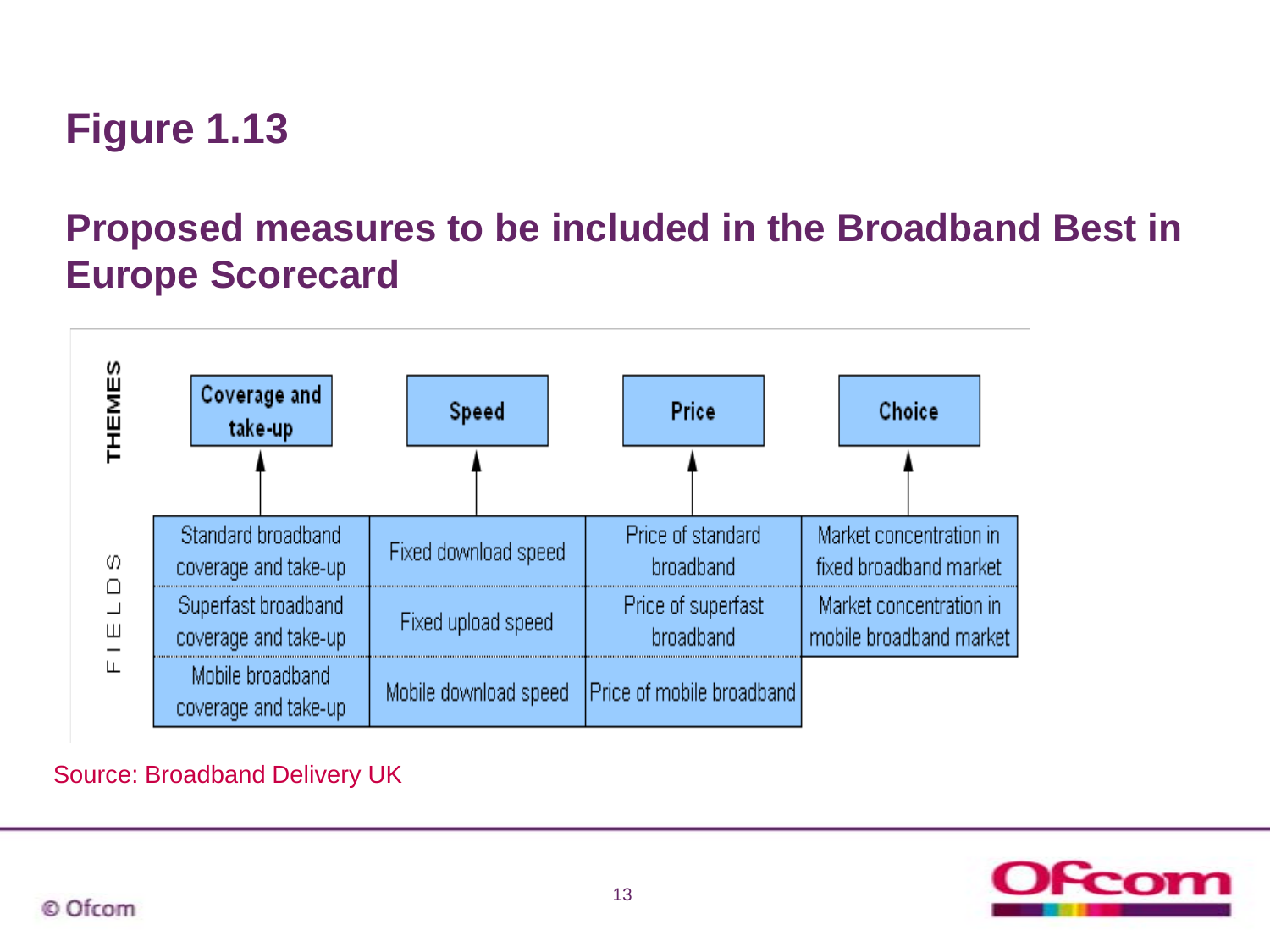### Consumers who have ever visited a social networking website and have a social network profile page

Frequency of visiting SNS / Set-up SNS profile page (%)



Source: Ofcom Consumer Research October 2011.

Base: All those who use the Internet. Sample size: UK=1015, France=1014, Germany=1014, Italy=1045, US=1002, Australia=1012 Q: "Have you ever visited a social networking site e.g. Facebook, Myspace, Bebo?","Have you set up your own page or profile on any of the following social networking sites?"

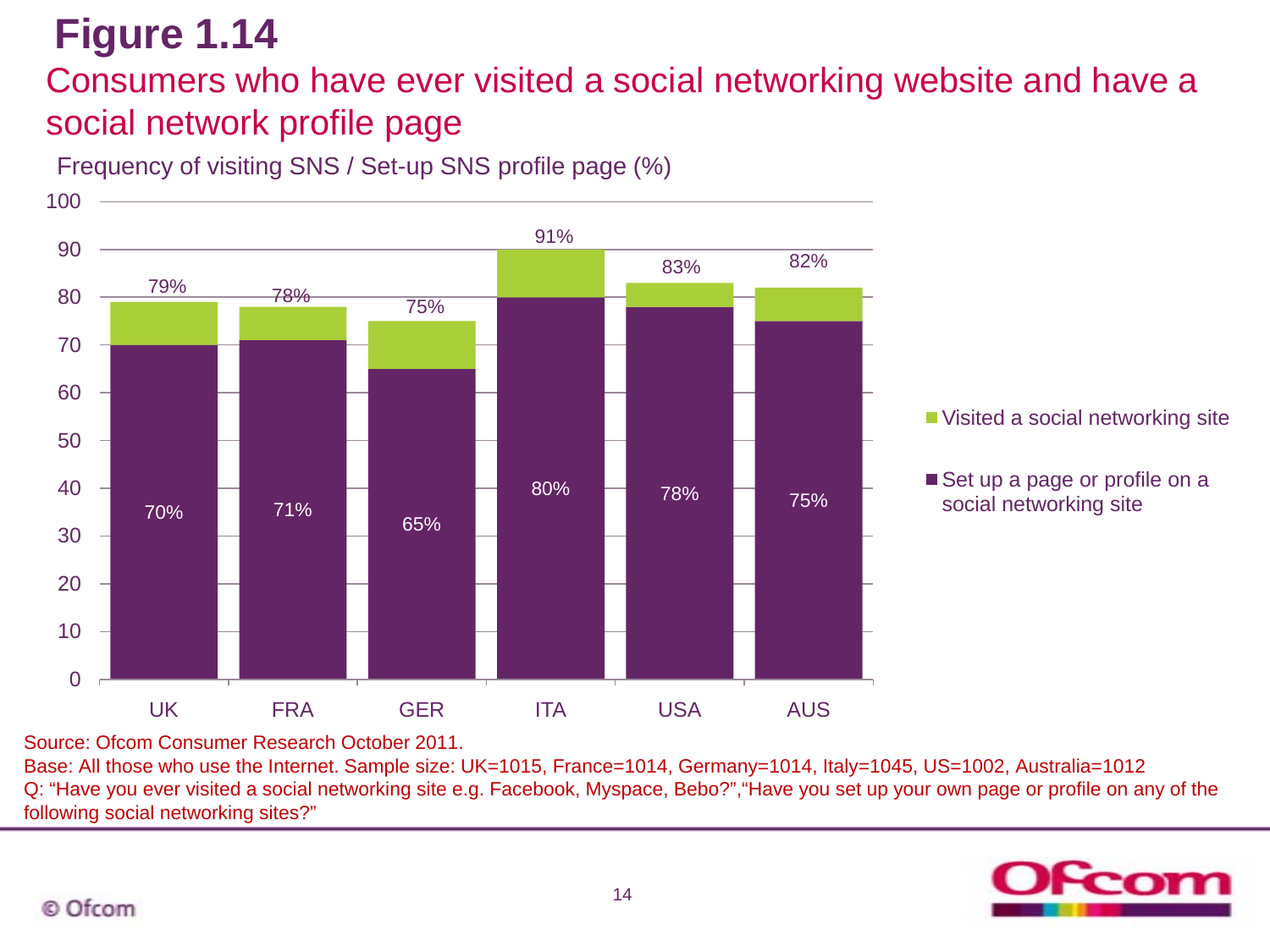### Consumers who have visited a social networking website, by age



Source: Ofcom Consumer Research October 2011.

Base: For each country - all those with SNS profiles. Base: Total sample sizes (18-24s, 25-44s, 45-64s): UK=144,474,397; France=197,506,311; Germany= 192,486,336; Italy=201,534,310; US=147,189,366; Australia=152,480,380. Q: "Have you ever visited a social networking site e.g. Facebook, Myspace, Bebo?".

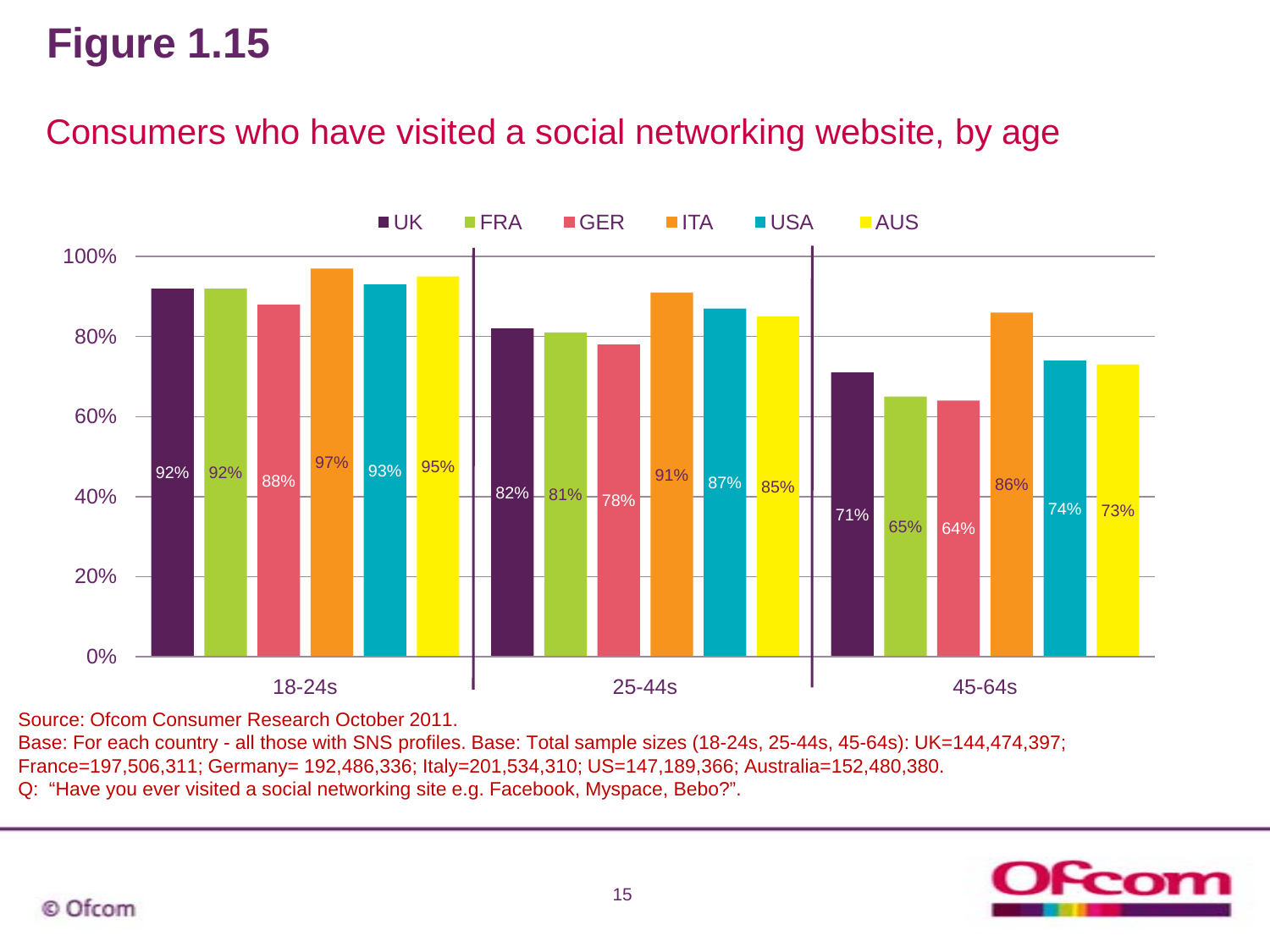Consumers who have visited a social networking website and have a profile (Top four sites with a profile page)

|                                                | <b>UK</b>                                | <b>FRA</b>                 | <b>GER</b>                    | <b>ITA</b>            | <b>USA</b>            | <b>AUS</b>            |
|------------------------------------------------|------------------------------------------|----------------------------|-------------------------------|-----------------------|-----------------------|-----------------------|
| 1 <sup>st</sup> most<br>popular<br><b>site</b> | Facebook<br>83%                          | Facebook<br>83%            | Facebook<br>72%               | Facebook<br>84%       | Facebook<br>89%       | Facebook<br>88%       |
| 2nd                                            | <b>Twitter</b><br>22%                    | <b>Windows Live</b><br>17% | <b>Stayfriends</b><br>22%     | <b>Twitter</b><br>14% | <b>Twitter</b><br>24% | <b>Myspace</b><br>18% |
| 3rd                                            | <b>Friends</b><br><b>Reunited</b><br>21% | Copains<br>d'Avant<br>13%  | Wer-kennt-<br>wen<br>21%      | Google+<br>14%        | <b>Myspace</b><br>23% | <b>Twitter</b><br>16% |
| 4th                                            | <b>Myspace</b><br>12%                    | <b>Twitter</b><br>8%       | VZ<br><b>Netzwerke</b><br>20% | LinkedIn<br>12%       | LinkedIn<br>20%       | LinkedIn<br>12%       |

Source: Ofcom Consumer Research October 2011.

Base: All those who have visited a social networking site. Sample sizes: UK=715, France=717, Germany=658, Italy=841, US=778, Australia=755

Q: "Have you set up your own page or profile on any of the following social networking sites?"

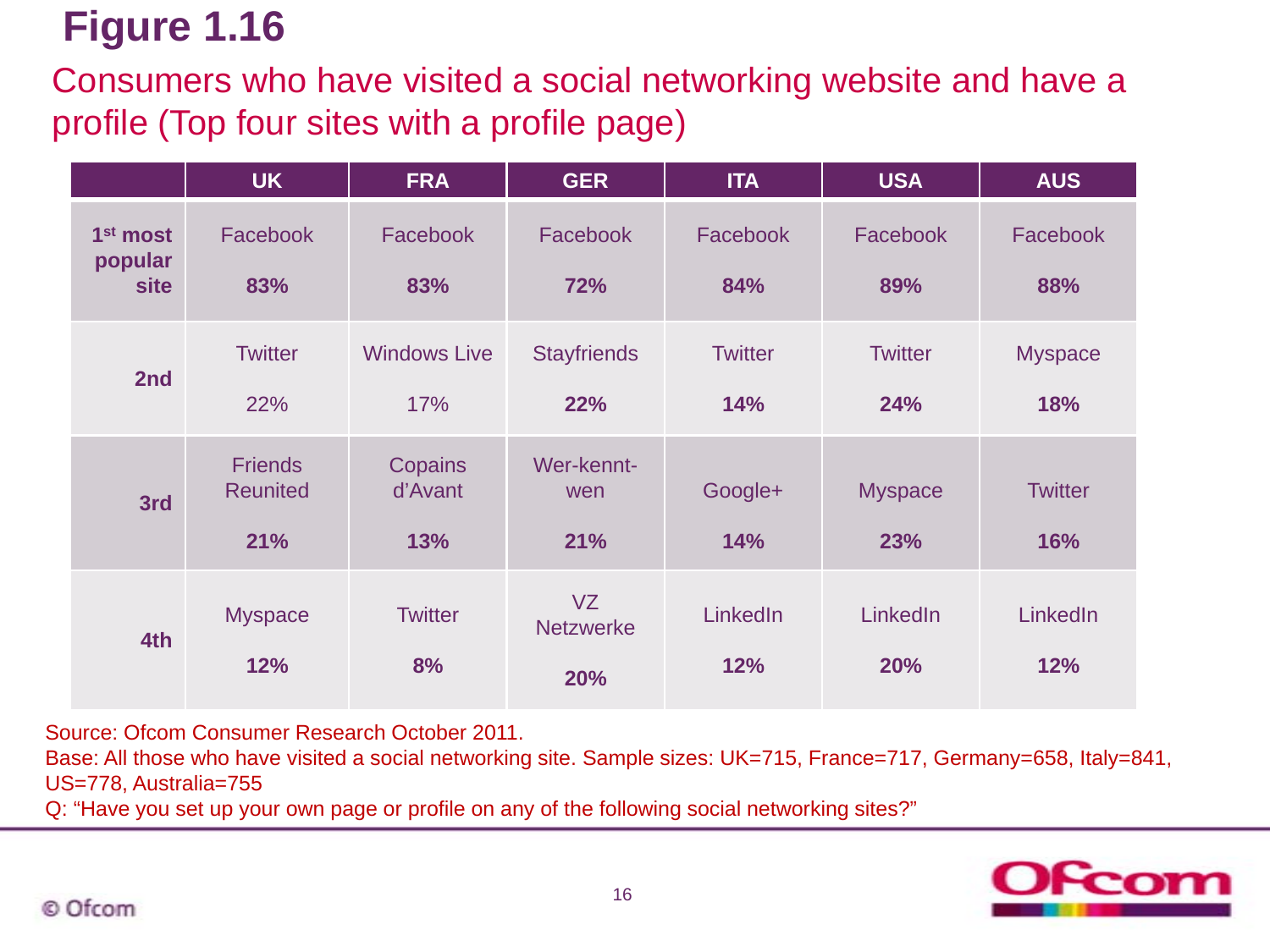## Frequency of visiting social networking websites, among those with a profile page

Frequency of visiting social networking sites (%)



Source: Ofcom Consumer Research October 2011.

Base: All those who have ever visited a social networking site. Sample size: UK=802, France=791, Germany=753, Italy=946, US=830, Australia=832

Q: "How often do you visit social networking sites, please think of the site(s) you visit most often?"

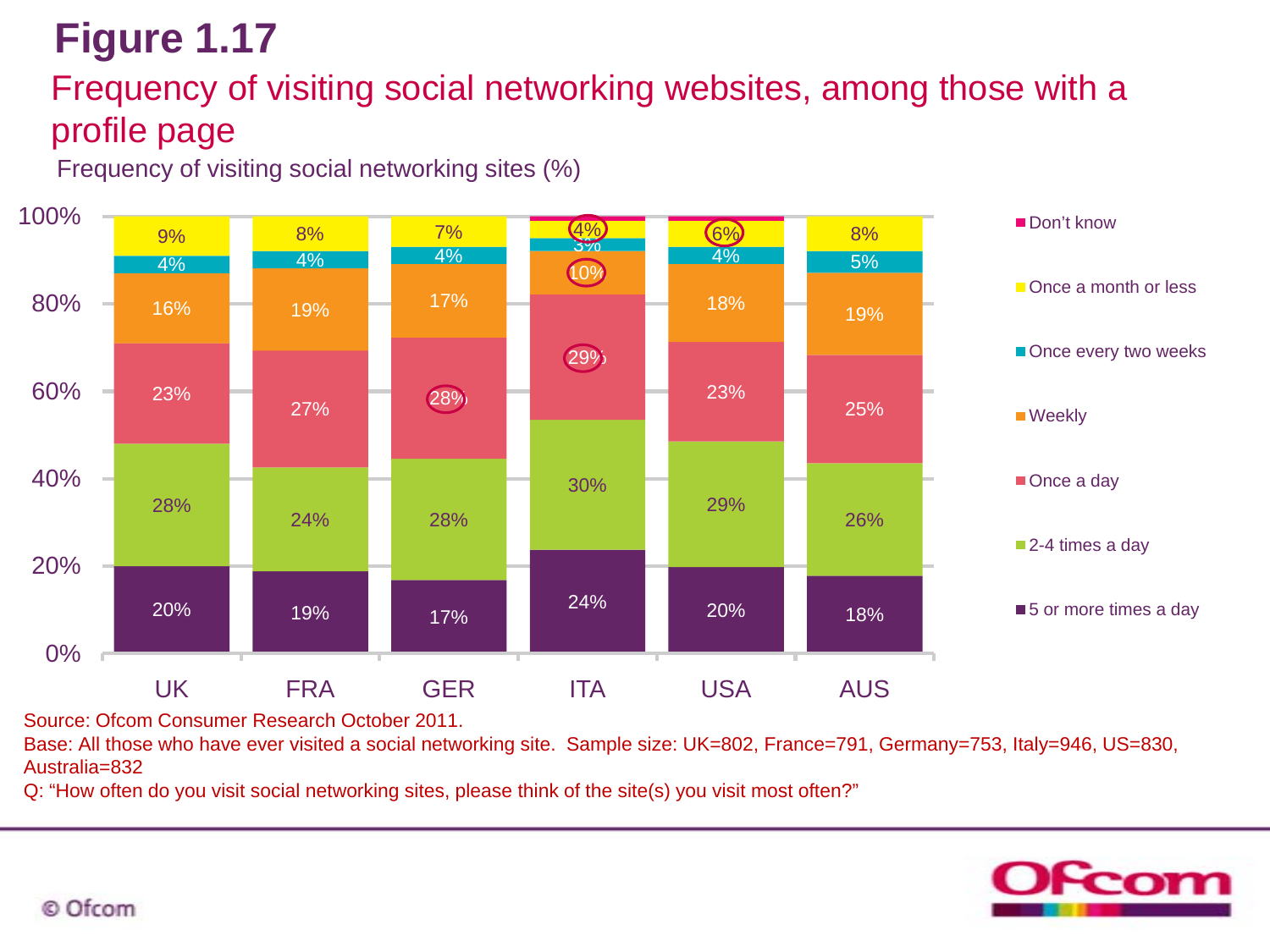## Frequency of visiting social networking websites, by age: 18-24



Frequency of visiting social networking sites by age, 18-24 (%)

Source: Ofcom Consumer Research October 2011.

Base: All those who have ever visited a social networking site. Sample size: UK=802, France=791, Germany=753, Italy=946, US=830, Australia=832

Q: "How often do you visit social networking sites, please think of the site(s) you visit most often?"

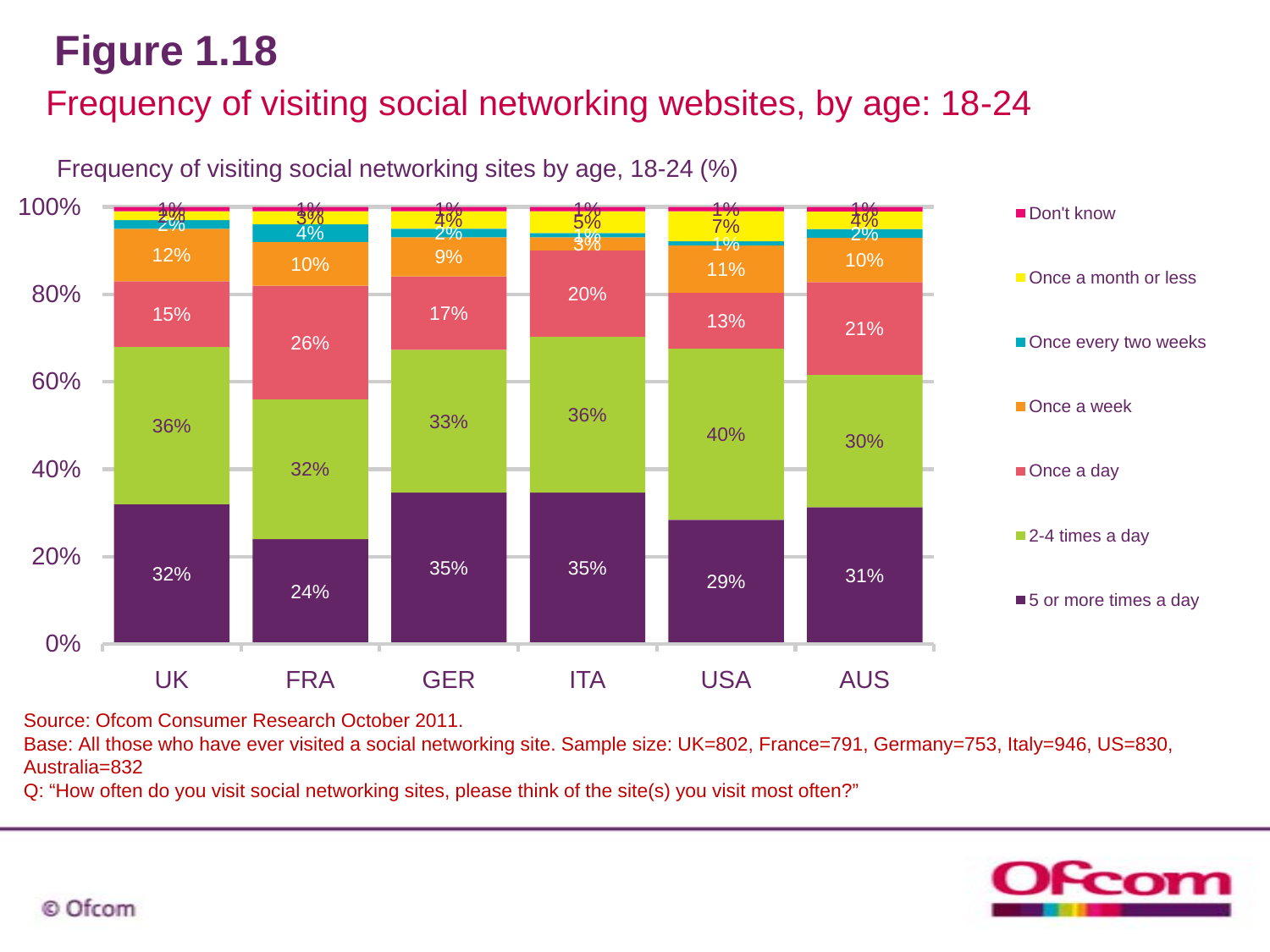## Frequency of visiting social networking websites, by age: 45-64



Frequency of visiting social networking sites by age, 45-64 (%)

Source: Ofcom Consumer Research October 2011.

Base: All those who have ever visited a social networking site. Sample size: UK=802, France=791, Germany=753, Italy=946, US=830, Australia=832

Q: "How often do you visit social networking sites, please think of the site(s) you visit most often?"

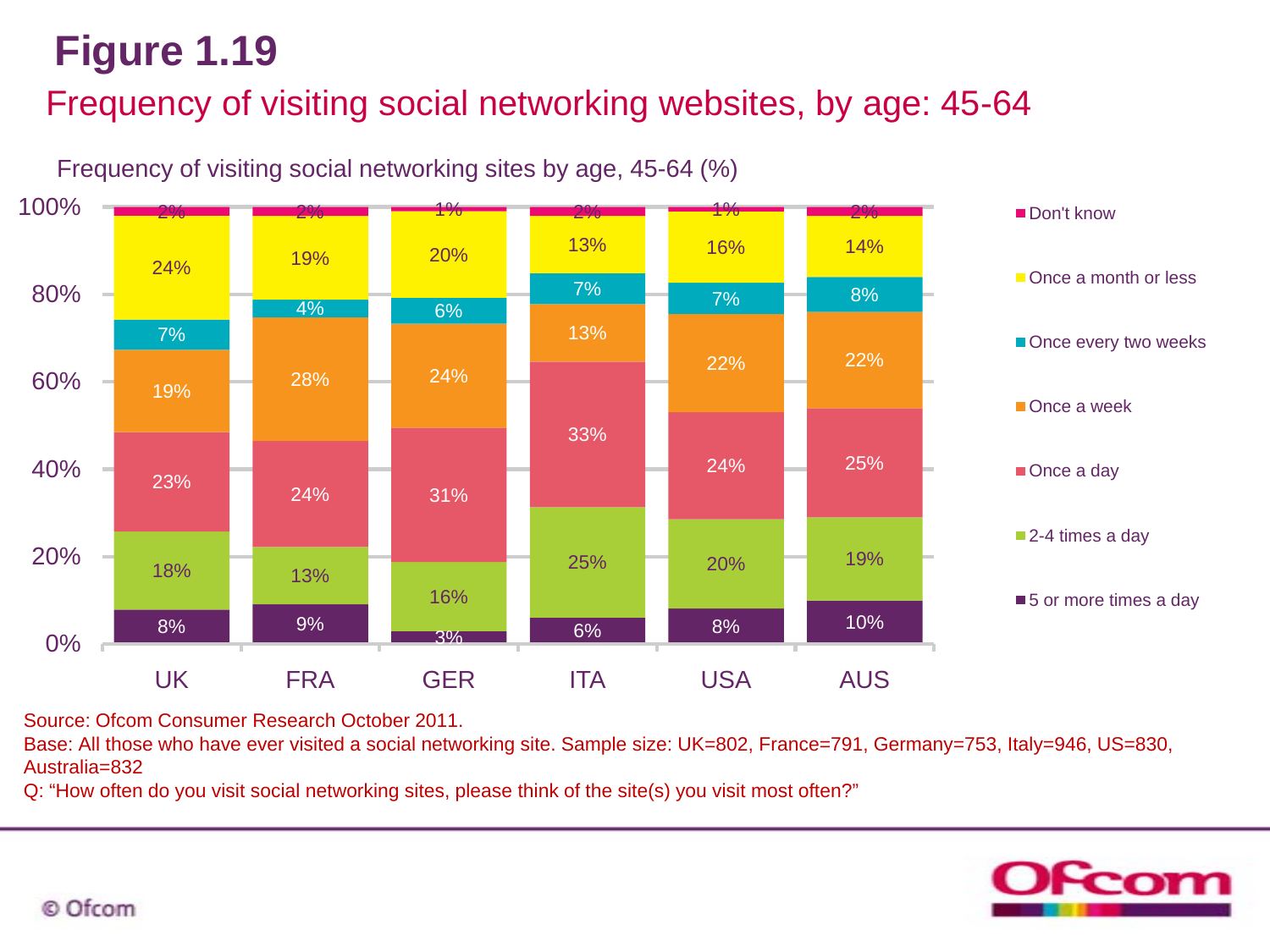## Devices used to access social networking profile page



Devices used to access social networking profile (%)

Source: Ofcom Consumer Research October 2011.

Base: All those who have a page or profile on a social networking site. Sample sizes: UK=715, France=717, Germany=658, Italy=841, US=778, Australia=755

Q: "Which of the following do you use to access social networking sites?"

Note: Mobile phone includes both "mobile phone via an app" and "Mobile phone via the web browser"

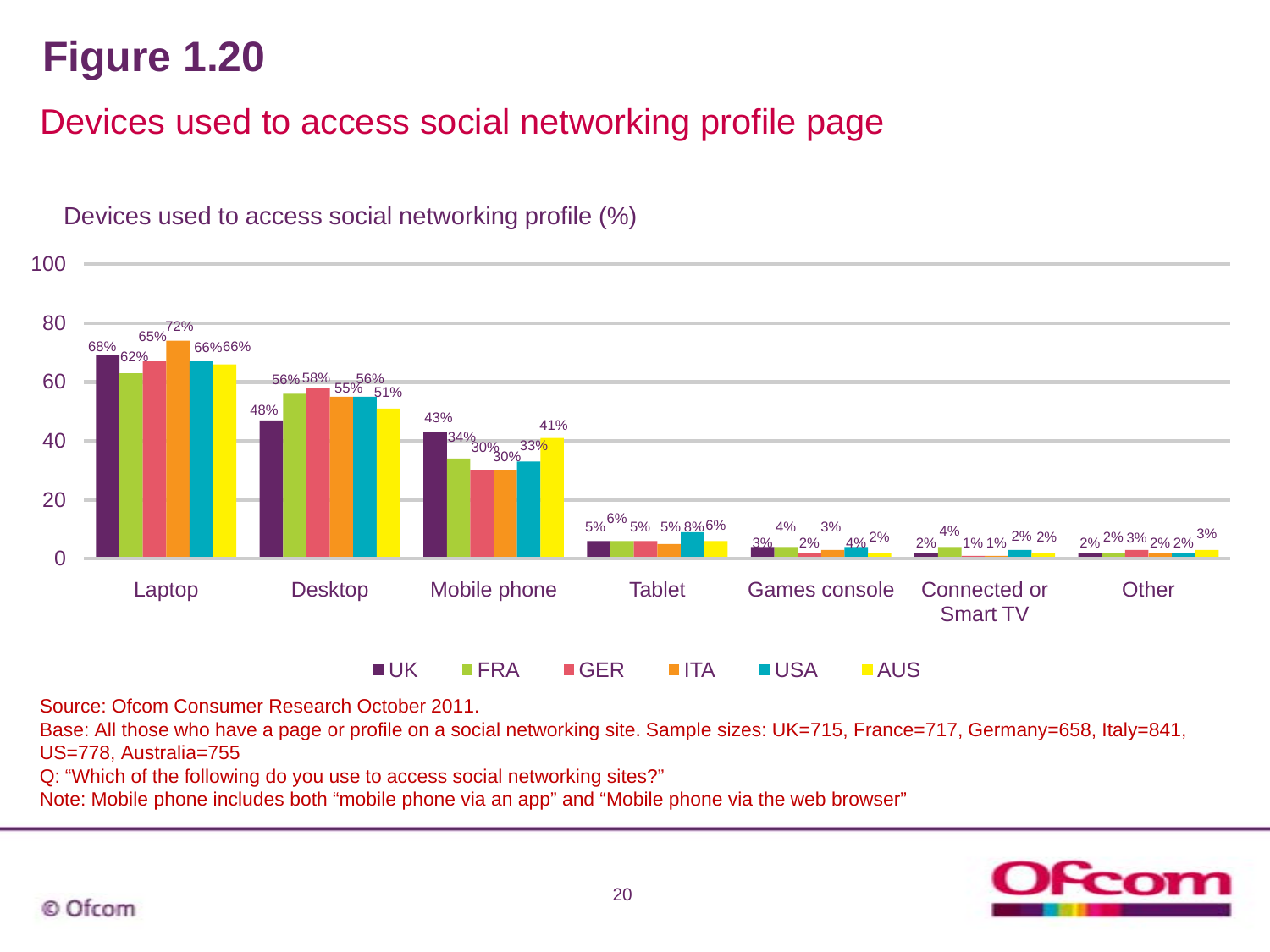## Number of connections / 'friends' on main social networking profile

#### 11% 13% 9% 6% 6% 10% 20% 29% 26% 18% 18% 23% 16% 22% 19% 18% 18% 19% 21% 21% 23% 21% 21% 20% 27%  $\bigcirc$  $\bigcirc$ 88% 3<sup>3</sup> 24% 0% 20% 40% 60% 80% 100% UK FRA GER ITA USA AUS  $200 +$ ■ 100 to 199 ■50 to 99 ■ 10 to 49 Less than 10

Proportion of internet users

Source: Ofcom Consumer Research October 2011

Base: (All Adults who have a page or profile on a social networking site): UK=715, France=717, Germany=658, Italy=841, US=778, Australia=755

Q: How many connections or "Friends" do you have for your Social Network profile(s) (on average), please use the site you visit most often? Note: Circled data points indicate statistically significant differences to the UK

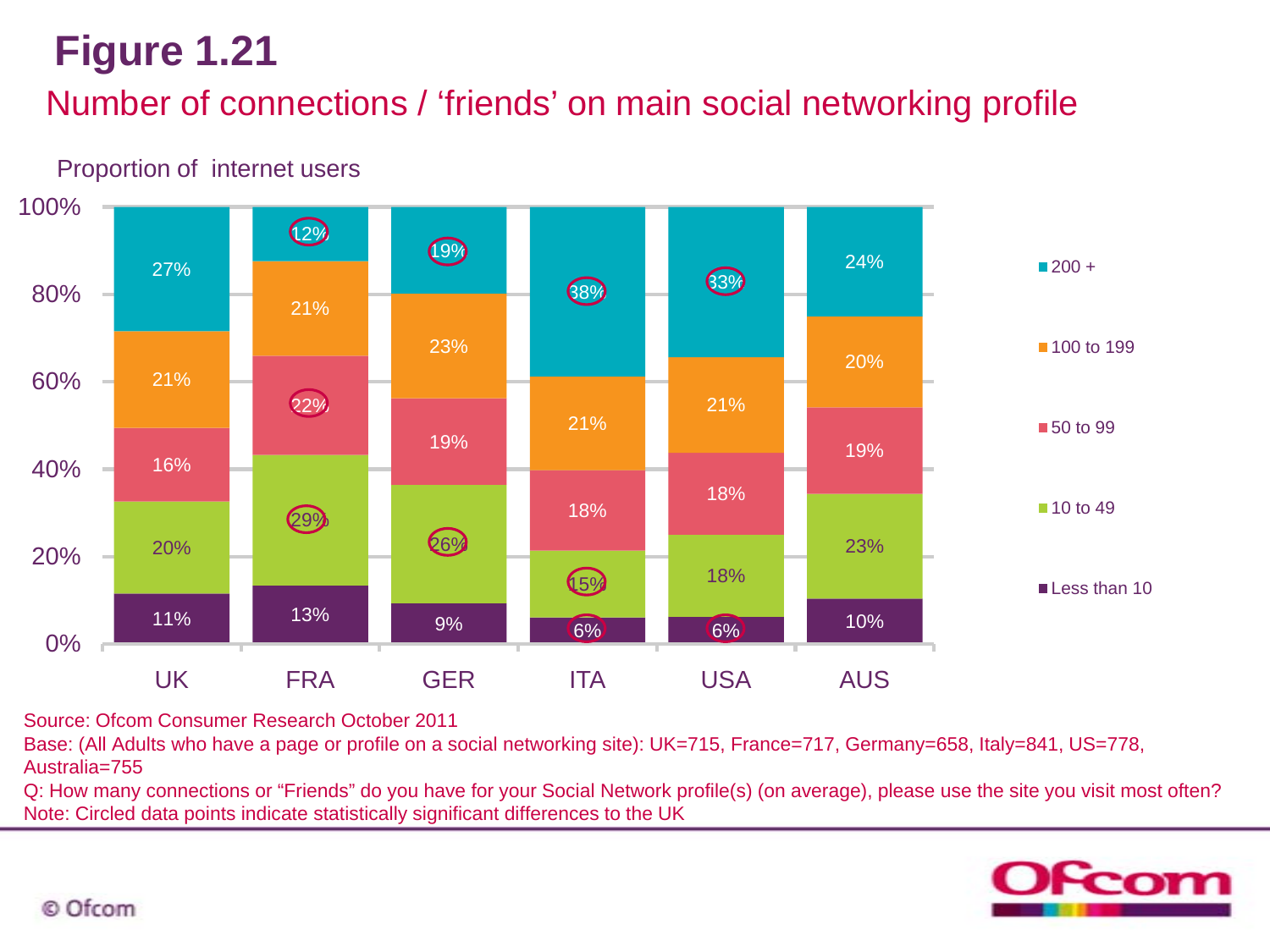## Average number of connections / 'friends' on main social networking website





Source: Ofcom Consumer Research October 2011

Base: (All Adults who have a page or profile on a social networking site): UK=715, France=717, Germany=658, Italy=841, US=778, Australia=755

Q: How many connections or "Friends" do you have for your Social Network profile(s) (on average), please use the site you visit most often?

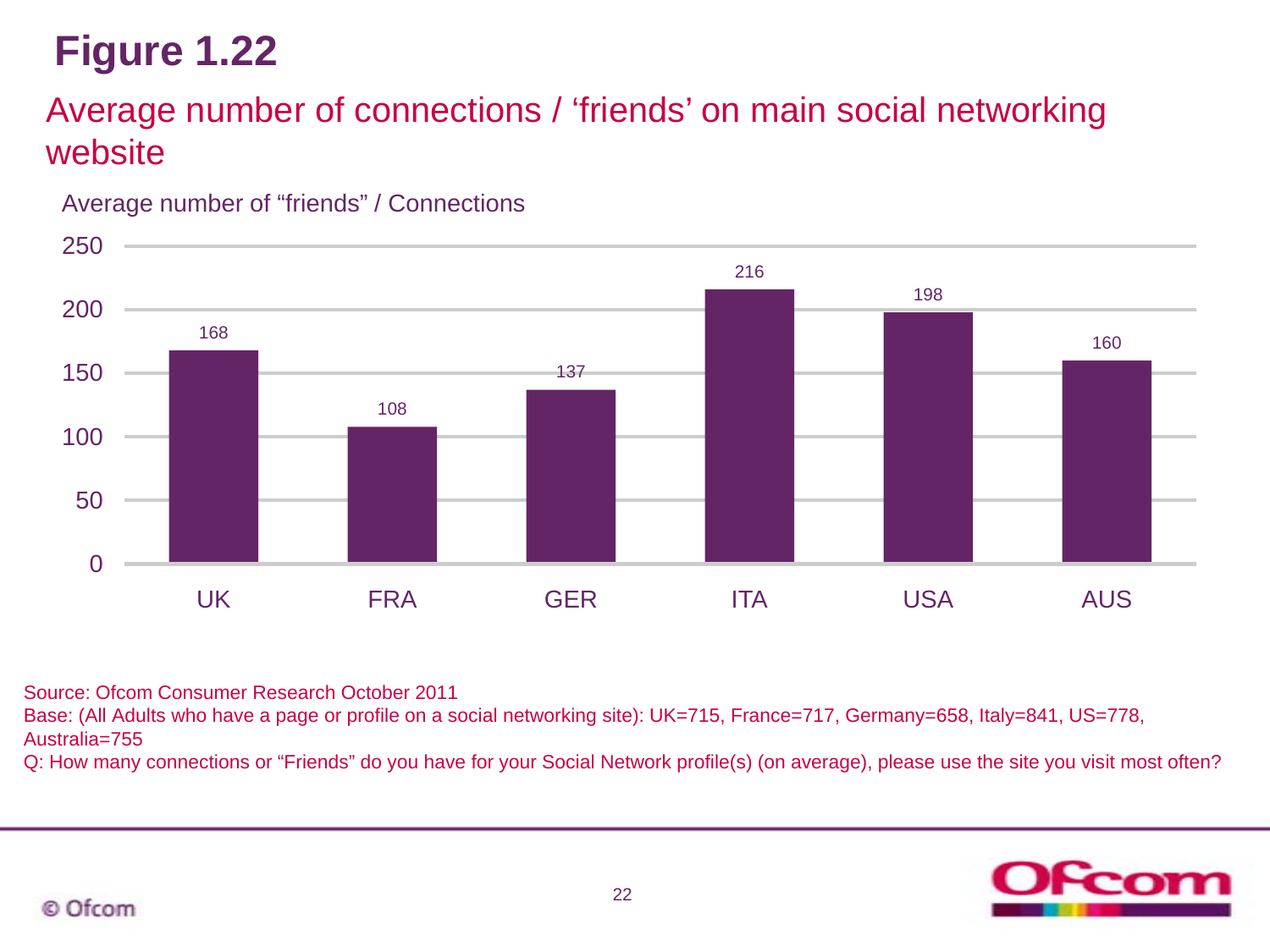### Activities carried out on social networking sites

|                                                                                   | <b>UK</b>  | <b>FR</b>  | <b>GER</b> | <b>ITA</b> | <b>USA</b> | <b>AUS</b> |
|-----------------------------------------------------------------------------------|------------|------------|------------|------------|------------|------------|
| <b>Communicate with existing friends and family</b>                               | 85%        | 84%        | 69%        | 84%        | 90%        | 89%        |
| To look at comments, photos, other information shared by<br>'friends/connections' | 52%        | 45%        | 50%        | 48%        | 59%        | 58%        |
| To reconnect with people lost contact with                                        | 49%        | 46%        | 61%        | 58%        | 61%        | 57%        |
| To upload pictures                                                                | 44%        | 21%        | 32%        | 40%        | 49%        | 40%        |
| Communicate with people with similar interests and hobbies                        | 27%        | <b>25%</b> | 30%        | 44%        | 28%        | <b>25%</b> |
| For information on what's happening in my local area                              | <b>26%</b> | <b>18%</b> | 38%        | 33%        | <b>27%</b> | 19%        |
| For entertainment news and information                                            | 23%        | 29%        | 23%        | 20%        | 21%        | 21%        |
| To upload videos                                                                  | 17%        | 13%        | 9%         | 23%        | 18%        | 14%        |
| For information about national and global events                                  | 16%        | 13%        | 19%        | 30%        | 15%        | 21%        |
| To look at campaigns and petitions                                                | 16%        | 10%        | 13%        | 26%        | 10%        | 13%        |
| To network with business or professional contacts                                 | 13%        | 13%        | 24%        | <b>27%</b> | 17%        | 14%        |
| <b>Advertise to promote business</b>                                              | 7%         | 5%         | 5%         | 12%        | 8%         | 9%         |

Source: Ofcom Consumer Research October 2011.

Base: All those who have visited a social networking site. Sample sizes: UK=715, France=717, Germany=658, Italy=841, US=778, Australia=755

Q: "Have you set up your own page or profile on any of the following social networking sites?"

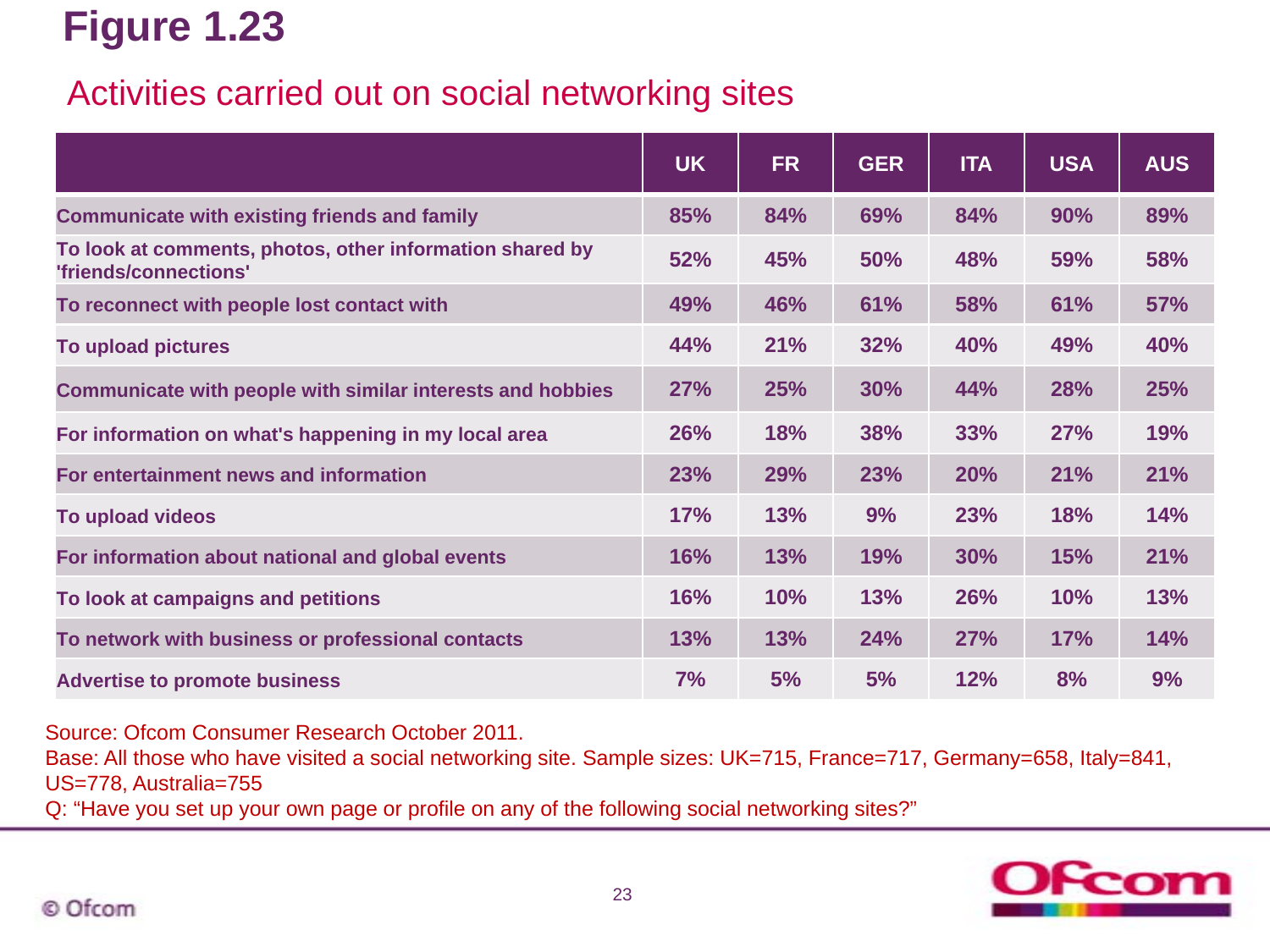## Activities do less since using social networking websites



Source: Ofcom Consumer Research October 2011.

Base: All those who have visited a social networking site. Sample sizes: UK=804, France=792, Germany=760, Italy=946, US=833, Australia=832

Q: "Since you've used social networking websites, which of the following activities do you now take part in MORE or LESS than you used to?"

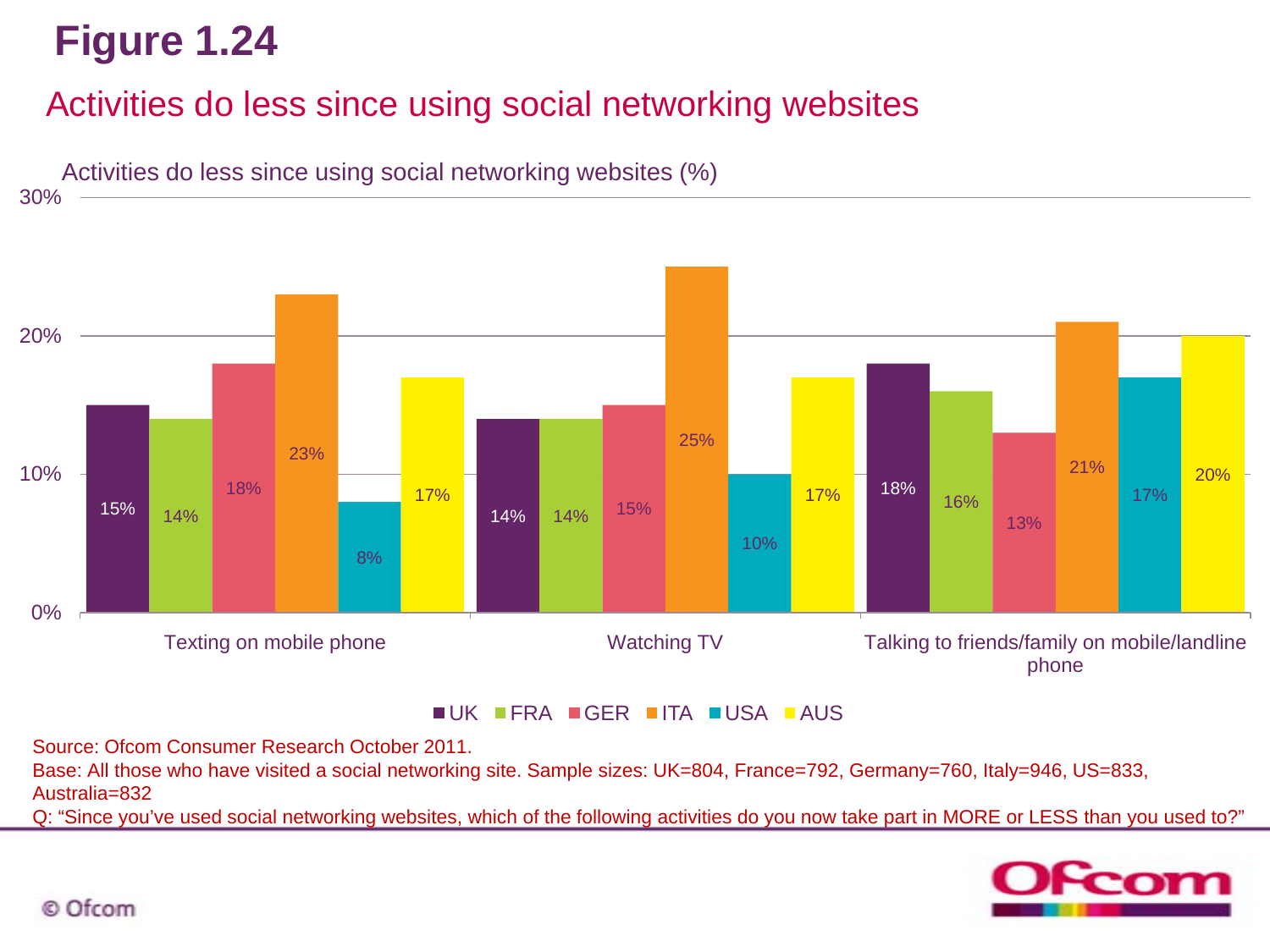30%

## Media used less since using social networking websites

Activities do less since using social networking websites (%)



Source: Ofcom Consumer Research October 2011.

Base: All those who have visited a social networking site. Sample sizes: UK=804, France=792, Germany=760, Italy=946, US=833, Australia=832

Q: "Since you've used social networking websites, which of the following activities do you now take part in MORE or LESS than you used to?"

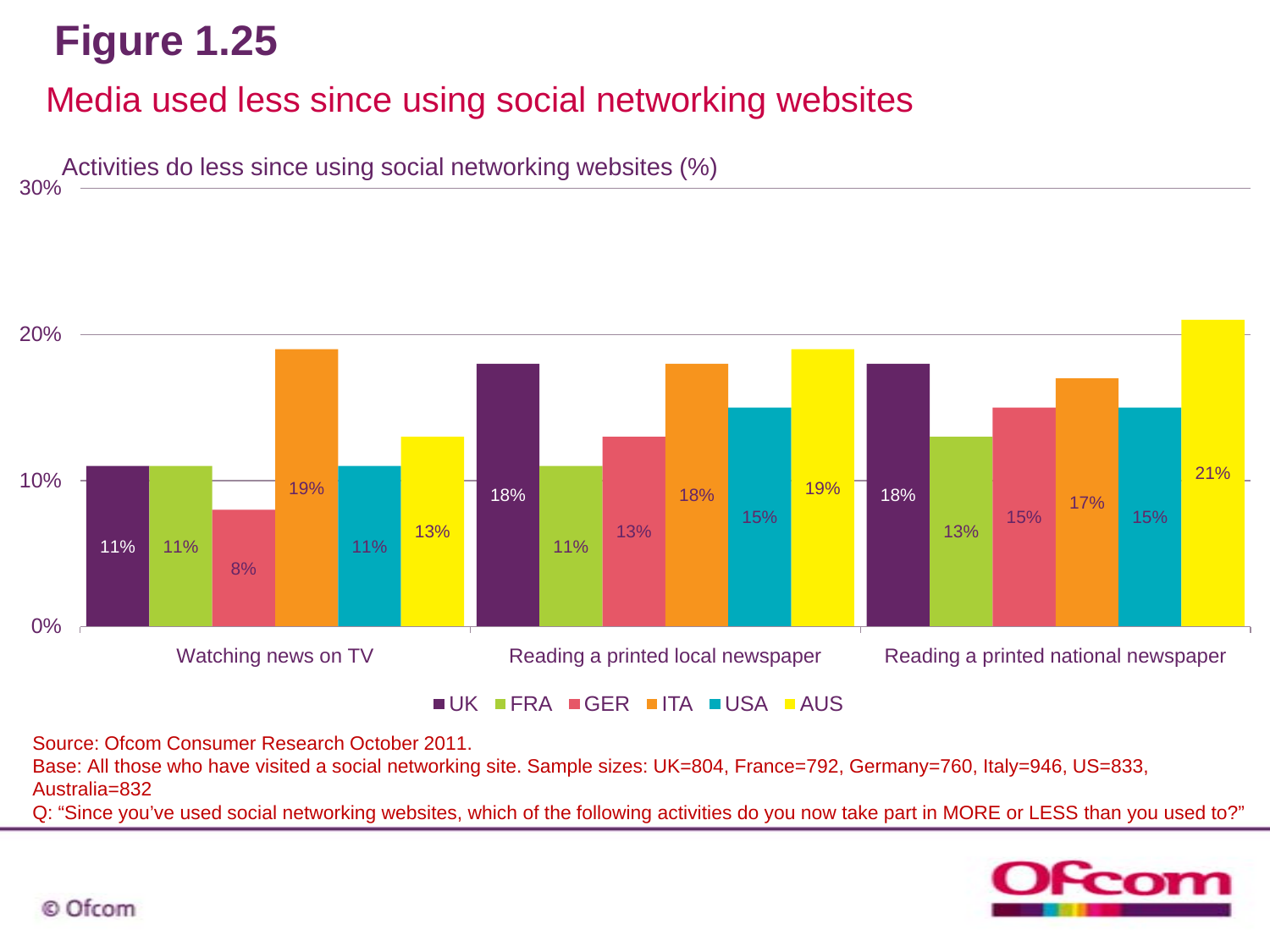### Activities done more since using social networking websites



UK FRA GER ITA USA AUS

Source: Ofcom Consumer Research October 2011.

Base: All those who have visited a social networking site. Sample sizes: UK=804, France=792, Germany=760, Italy=946, US=833, Australia=832

Q: "Since you've used social networking websites, which of the following activities do you now take part in MORE or LESS than you used to?"

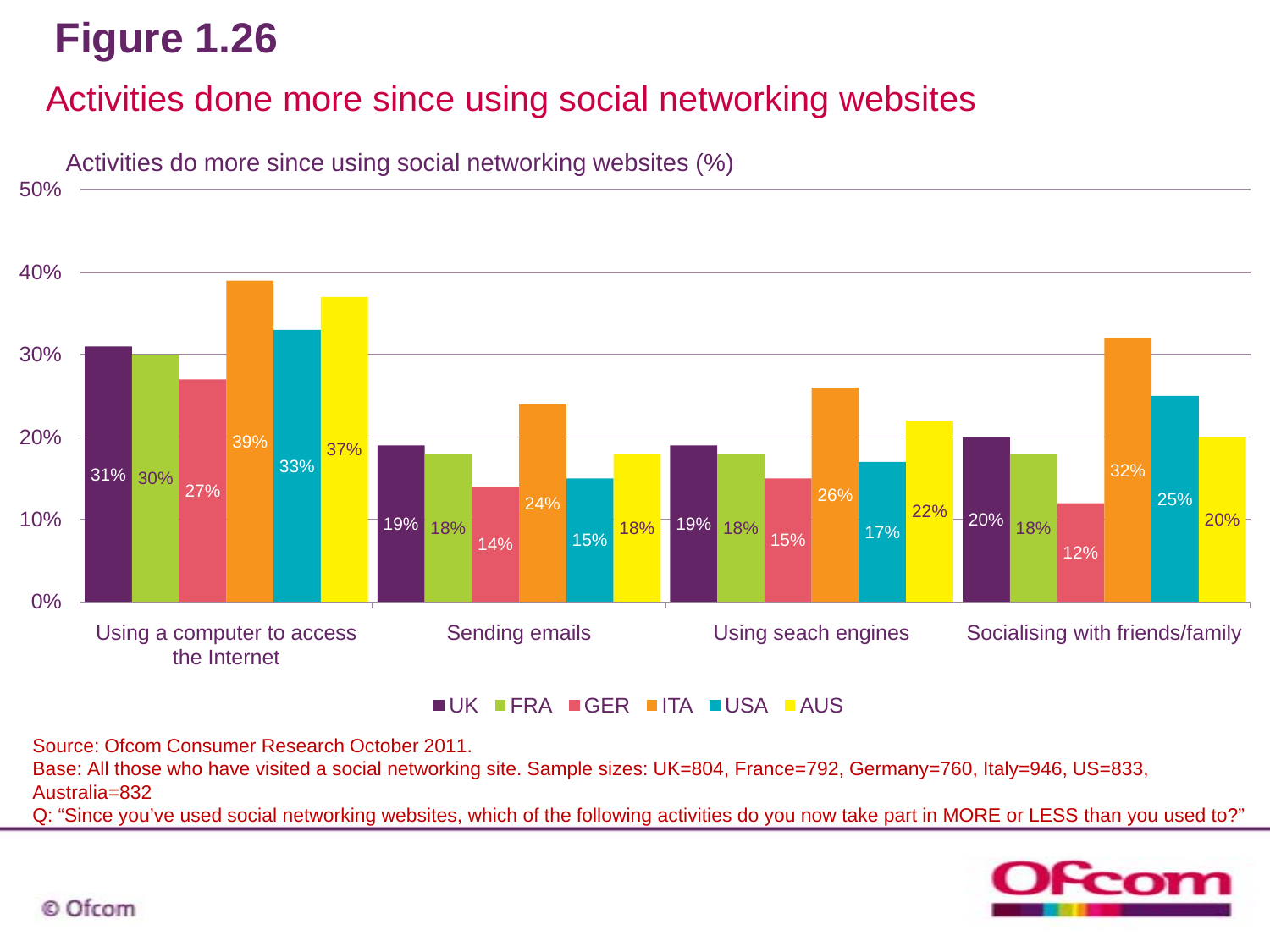## Those who agree they have concerns about privacy online and how personal data is used by social networking sites



100% Base: All those who have a SNS profile - % Agree

Source: Ofcom Consumer Research October 2011.

Base: For each country - all those with SNS profiles/Base: Total sample size: UK=715, France=717, Germany=658, Italy=841, US=778, Australia=755

Q: "From the statements below can you please confirm how much you agree or disagree with them…. " [Respective statements as charted] Scale of 1-5 used where 1 = Strongly disagree, 3 = neither agree nor disagree, 5 = Strongly agree. Total 'agree charted (all those saying 4 or 5)

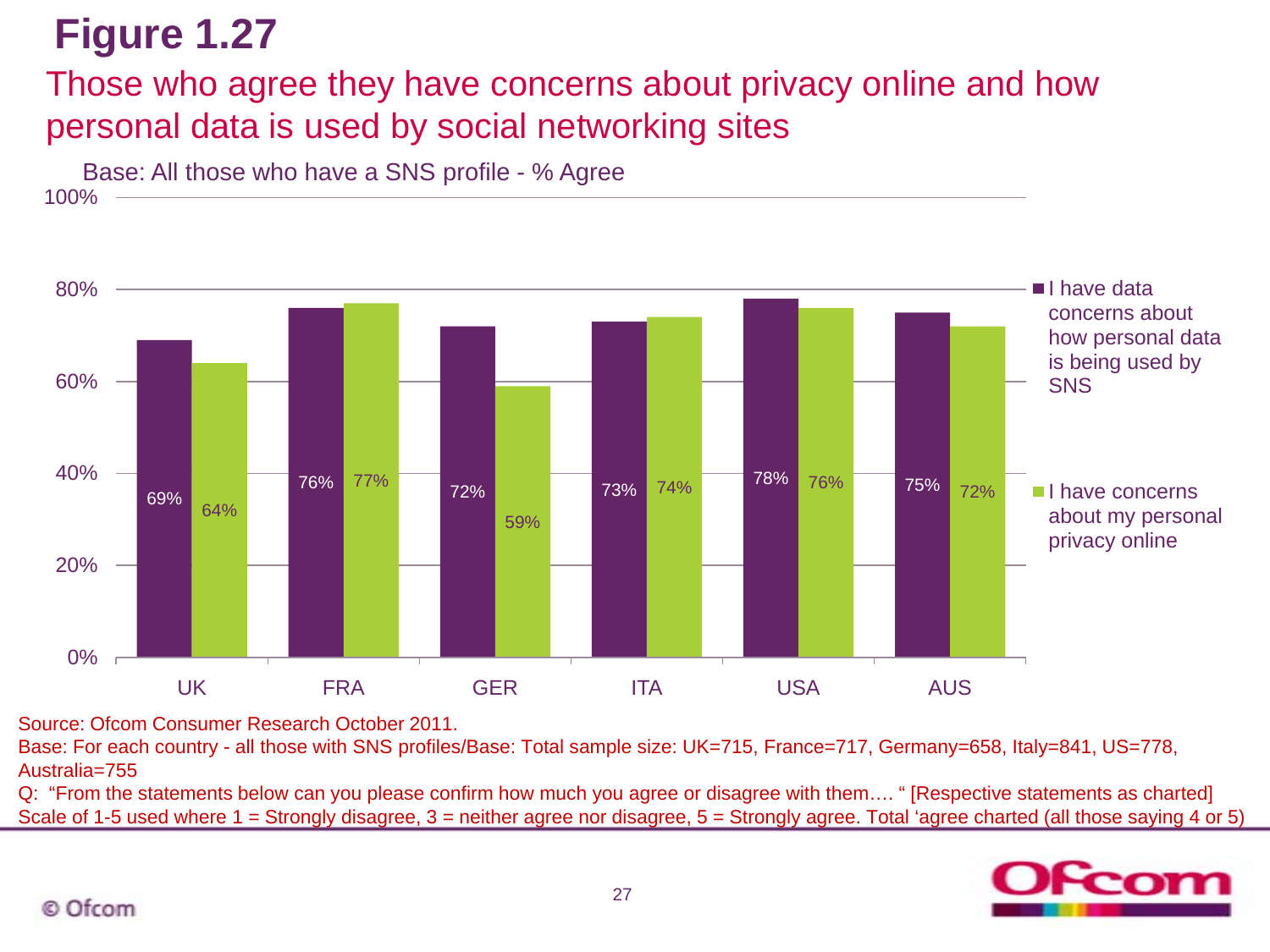## Privacy settings on social networking websites



Privacy settings when using social networking sites (%)

Source: Ofcom Consumer Research October 2011.

Base: All those who have a page or profile on a social networking site. Sample size: UK=715, France=717, Germany=658, Italy=841, US=778, Australia=755

Q: "Do you generally amend your privacy settings when using Social Network sites or do you keep the default settings?"

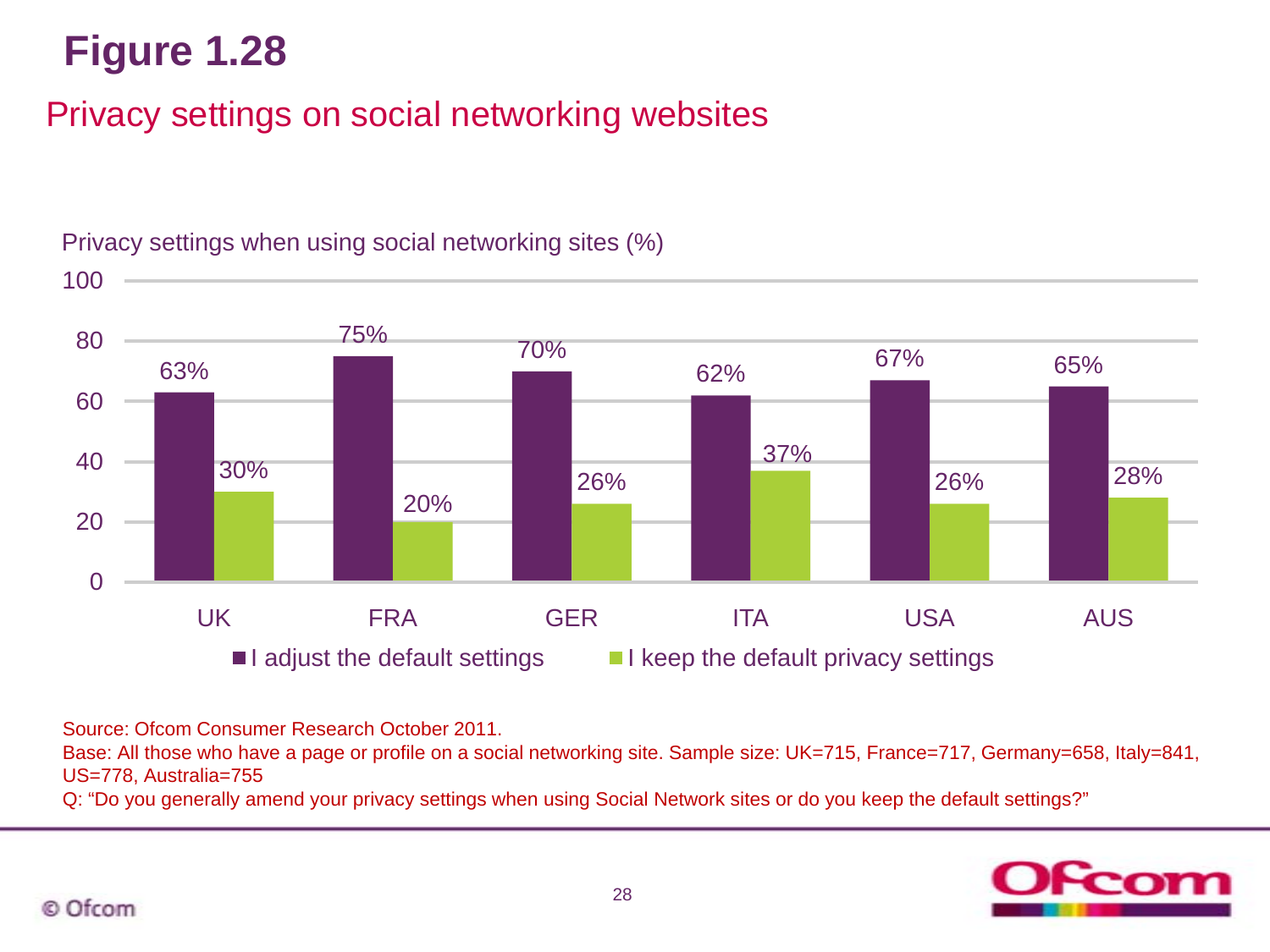Those who agree "social networking has significantly changed the way they communicate with people" by age



**All those who agreed with statement (scoring 4 or 5 from a scale of 1-5)**

Source: Ofcom Consumer Research October 2011.

Base: For each country - all those with SNS profiles Base: Total sample sizes (All, 18-24s, 25-44s, 45-64s): UK=715,130,361,224; France=717,175,370,172; Germany= 658,151,334,173; Italy=841,180,431,230; US=778,130,410,238; Australia=755,136,379,240. Q: "From the statements below can you please confirm how much you agree or disagree with them: Social networking has significantly changed the way I communicate with people". Scale of 1-5 used where 1 = Strongly disagree, 3 = neither agree nor disagree, 5 = Strongly agree. Total 'agree charted (all those saying 4 or 5)

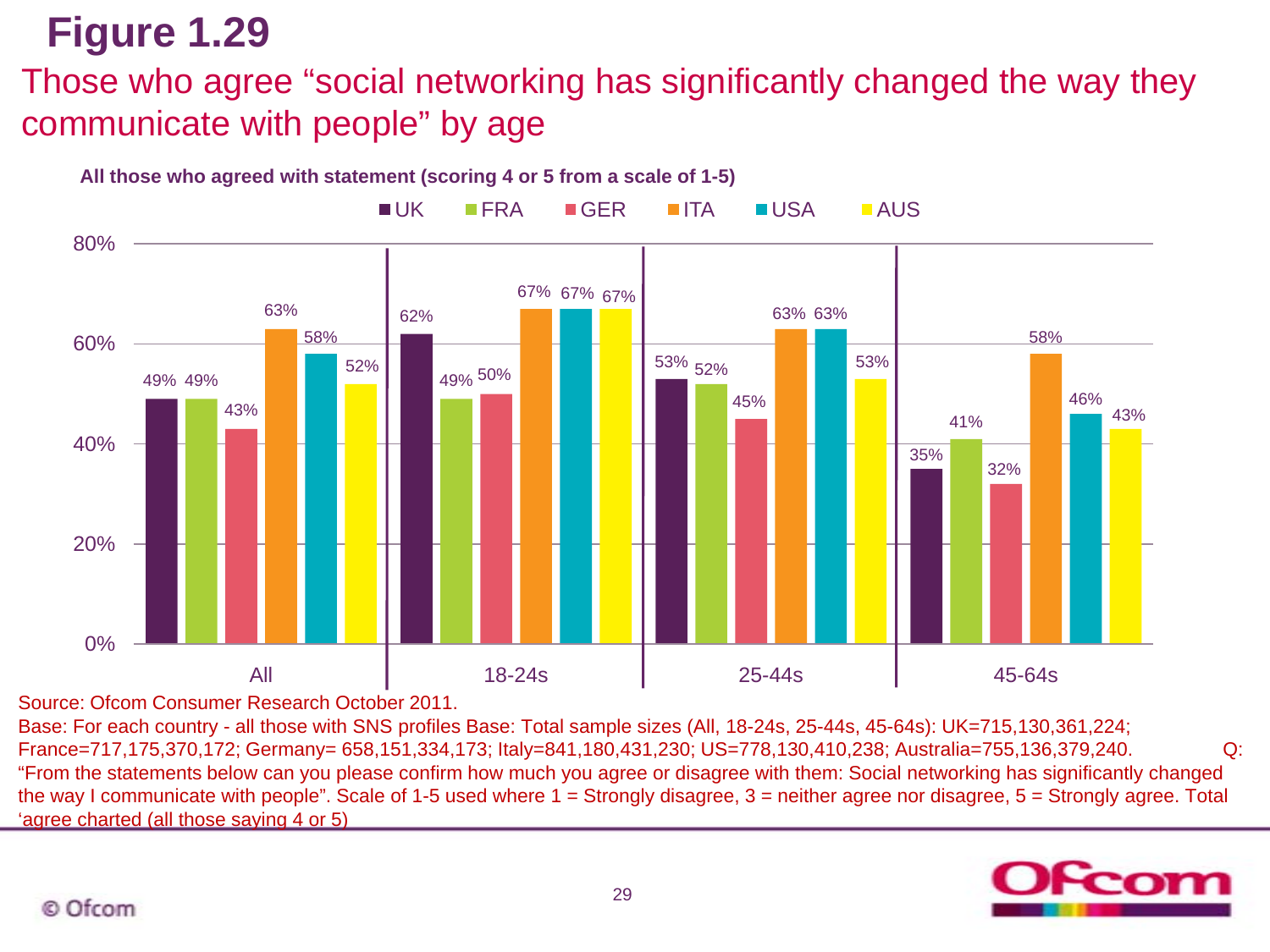## Those who agree "I would feel out of touch without social networking sites", by age

#### **All those who agreed with statement (scoring 4 or 5 from a scale of 1-5)**



Source: Ofcom Consumer Research October 2011.

Base: For each country - all those with SNS profiles. Base: Total sample sizes (All, 18-24s, 25-44s, 45-64s): UK=715,130,361,224; France=717,175,370,172; Germany= 658,151,334,173; Italy=841,180,431,230; US=778,130,410,238; Australia=755,136,379,240. Q: "From the statements below can you please confirm how much you agree or disagree with them: I would feel out of touch without social networking sites". Scale of 1-5 used where 1 = Strongly disagree, 3 = neither agree nor disagree, 5 = Strongly agree. Total 'agree charted (all those saying 4 or 5)

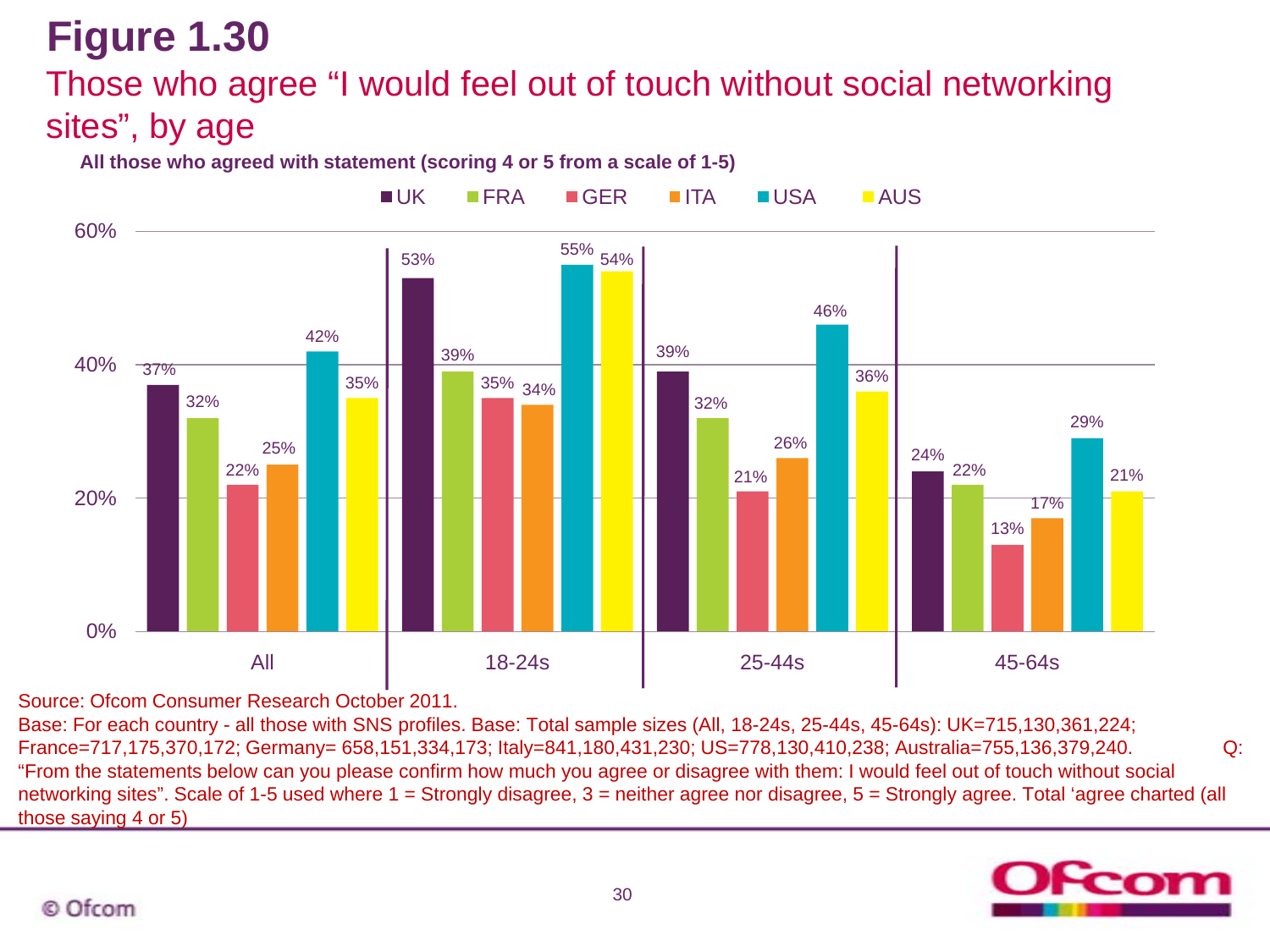## Those who regularly update social networking profile, by gender



#### **All those who agreed with statement (scoring 4 or 5 from a scale of 1-5)**

Source: Ofcom Consumer Research October 2011.

Base: For each country - all those with SNS profiles. Base: Total sample size (Male, Female): UK=345, 370; France=369,348; Germany= 353,304; Italy=426,415, USA=357,421, Australia=365,390.

Q: "From the statements below can you please confirm how much you agree or disagree with them: I regularly update my Social networking site(s)". Scale of 1-5 used where 1 = Strongly disagree, 3 = neither agree nor disagree, 5 = Strongly agree. Total 'agree charted (all those saying 4 or 5)

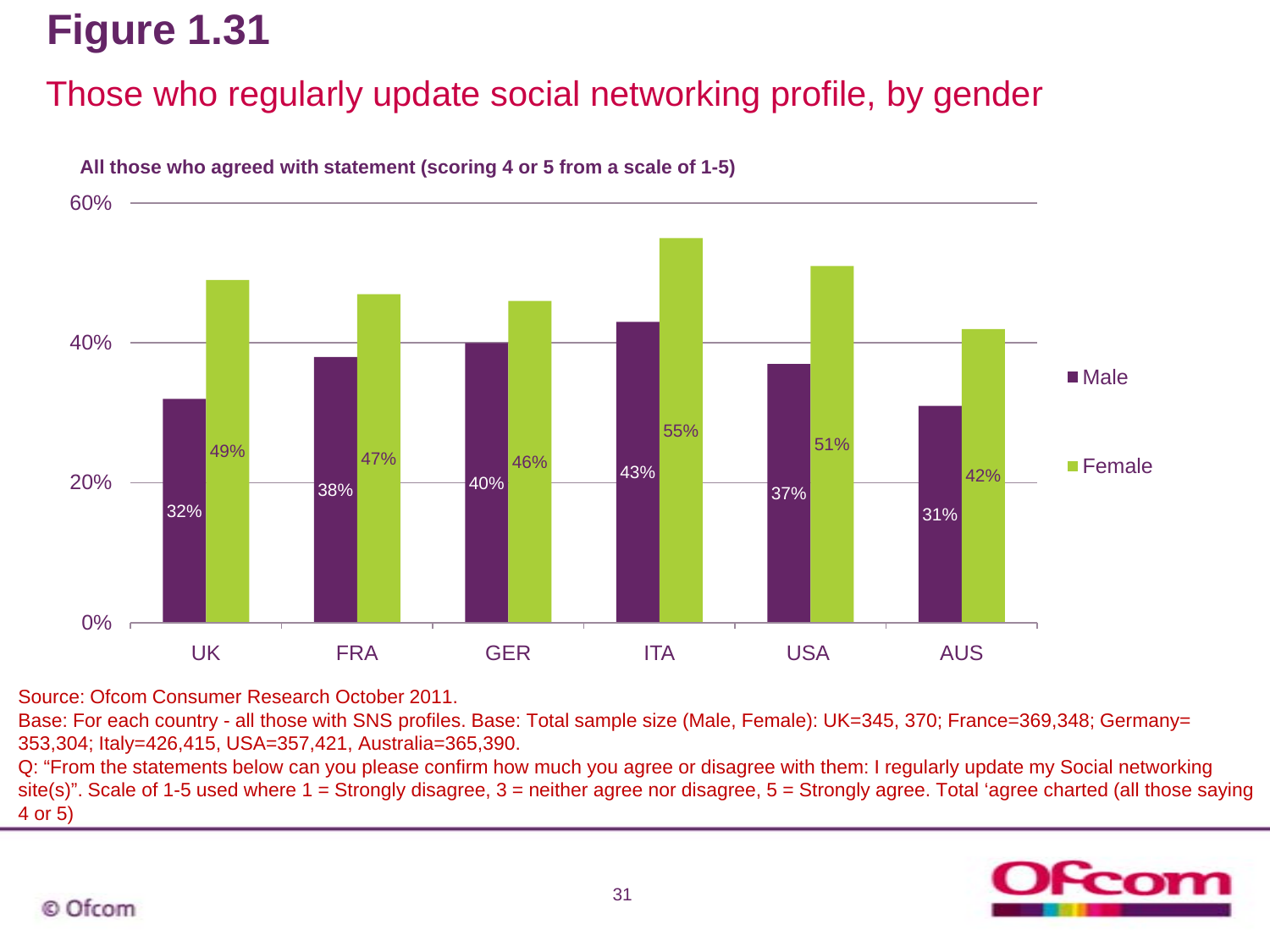## Those who mainly use social networking sites to see what other people are saying and doing, by gender

**All those who agreed with statement (scoring 4 or 5 from a scale of 1-5)**



Source: Ofcom Consumer Research October 2011.

Base: For each country - all those with SNS profiles. Base: Total sample size (Male, Female): UK=345, 370; France=369,348; Germany= 353,304; Italy=426,415, USA=357,421, Australia=365,390.

Q: "From the statements below can you please confirm how much you agree or disagree with them: I mainly use Social networking sites to see what other people are saying and doing". Scale of 1-5 used where  $1 =$  Strongly disagree, 3 = neither agree nor disagree, 5 = Strongly agree. Total 'agree charted (all those saying 4 or 5)

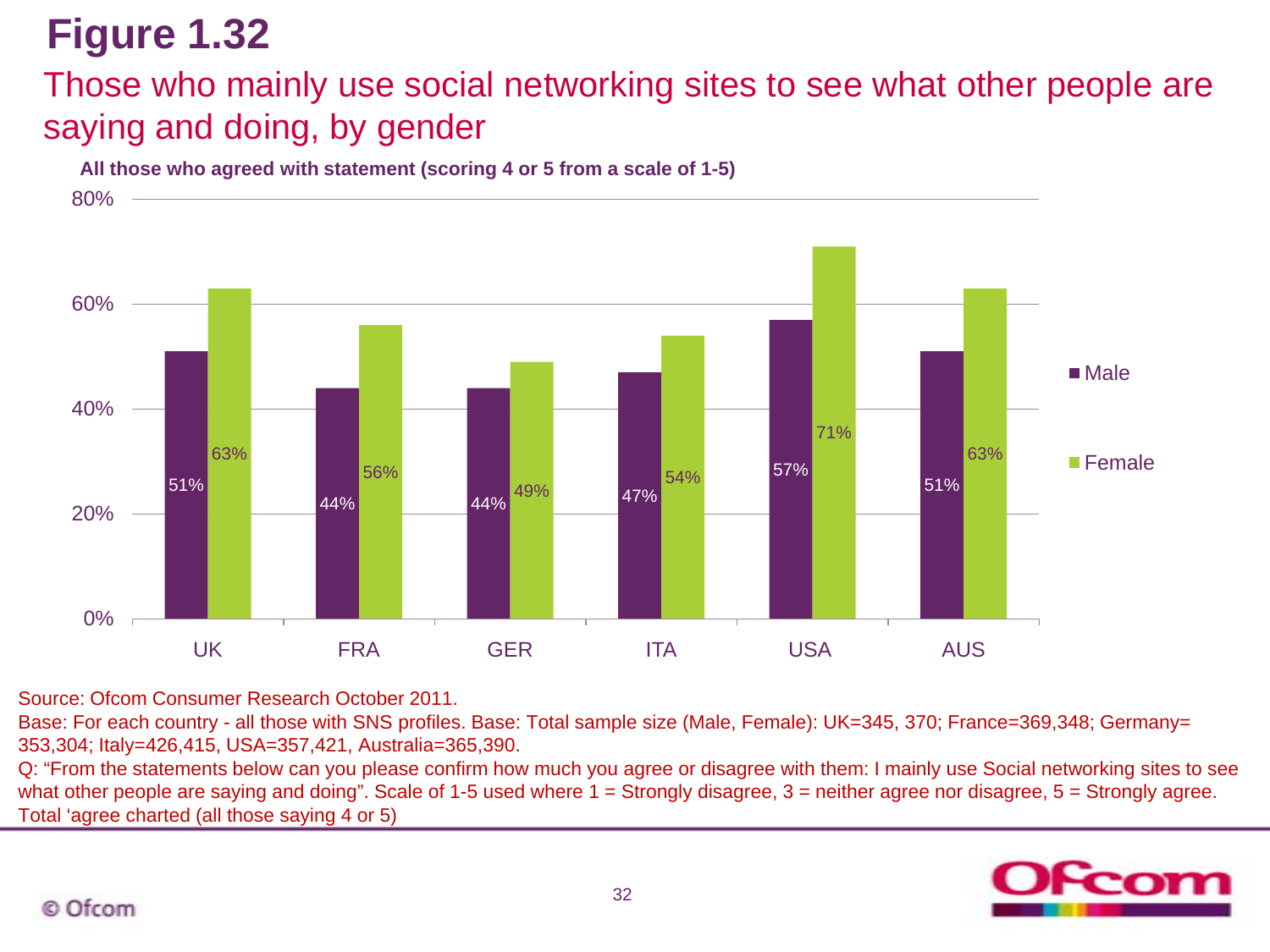## Use of social networking sites for breaking news, by age



Source: Ofcom Consumer Research October 2011.

Base: For each country - all those with SNS profiles. Base: Total sample sizes (All, 18-24s, 25-44s, 45-64s): UK=715,130,361,224; France=717,175,370,172; Germany= 658,151,334,173; Italy=841,180,431,230; US=778,130,410,238; Australia=755,136,379,240. Q: "From the statements below can you please confirm how much you agree or disagree with them: I often find out about new breaking stories first via social networking sites". Scale of 1-5 used where 1 = Strongly disagree, 3 = neither agree nor disagree, 5 = Strongly agree. Total 'agree charted (all those saying 4 or 5)

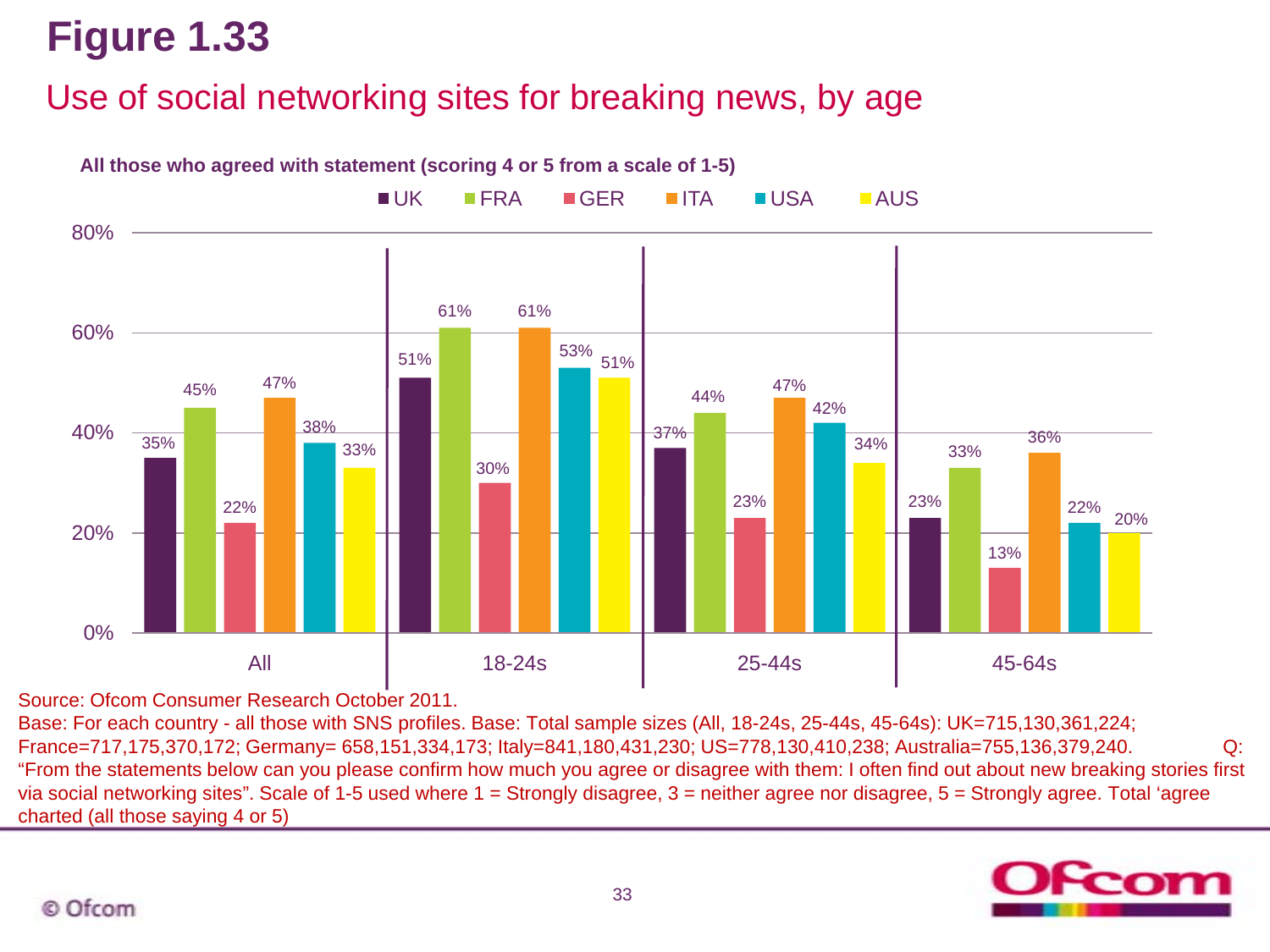## Use of social networking sites for breaking news, by gender



**All those who agreed with statement (scoring 4 or 5 from a scale of 1-5)**

Source: Ofcom Consumer Research October 2011.

Base: For each country - all those with SNS profiles. Base: Total sample size (Male, Female): UK=345, 370; France=369,348; Germany= 353,304; Italy=426,415, USA=357,421, Australia=365,390.

Q: "From the statements below can you please confirm how much you agree or disagree with them: I often find out about new breaking stories first via Social networking sites". Scale of 1-5 used where 1 = Strongly disagree, 3 = neither agree nor disagree, 5 = Strongly agree. Total 'agree charted (all those saying 4 or 5)

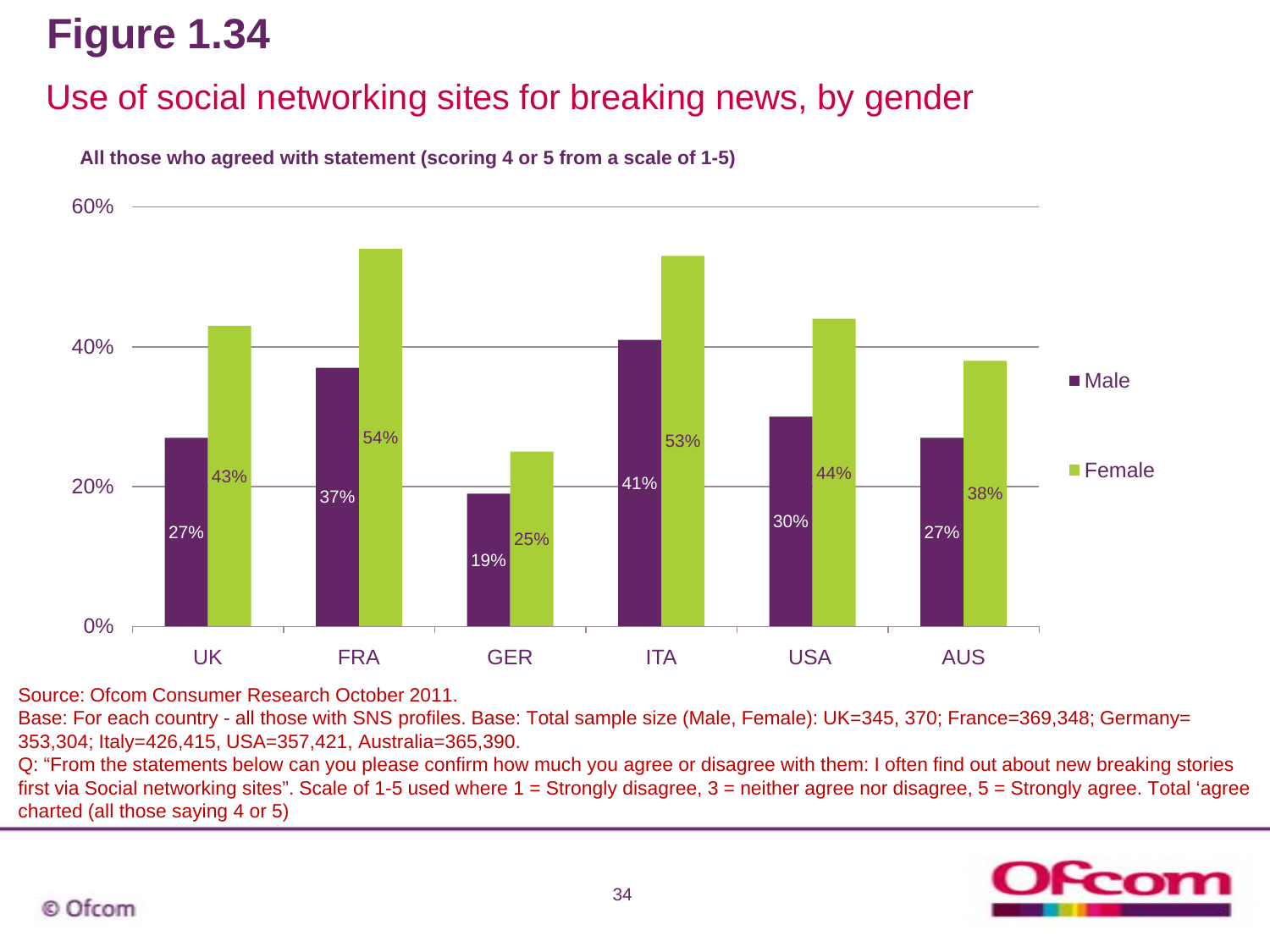### Those who agree "I engage more with my local community as a result of social networking sites", by age

**All those who agreed with statement (scoring 4 or 5 from a scale of 1-5)**



Source: Ofcom Consumer Research October 2011.

Base: For each country - all those with SNS profiles. Base: Total sample sizes (All, 18-24s, 25-44s, 45-64s): UK=715,130,361,224; France=717,175,370,172; Germany= 658,151,334,173; Italy=841,180,431,230; US=778,130,410,238; Australia=755,136,379,240. Q: "From the statements below can you please confirm how much you agree or disagree with them: I engage more with my local community as a result of social networking sites". Scale of 1-5 used where 1 = Strongly disagree, 3 = neither agree nor disagree, 5 = Strongly agree. Total 'agree charted (all those saying 4 or 5)

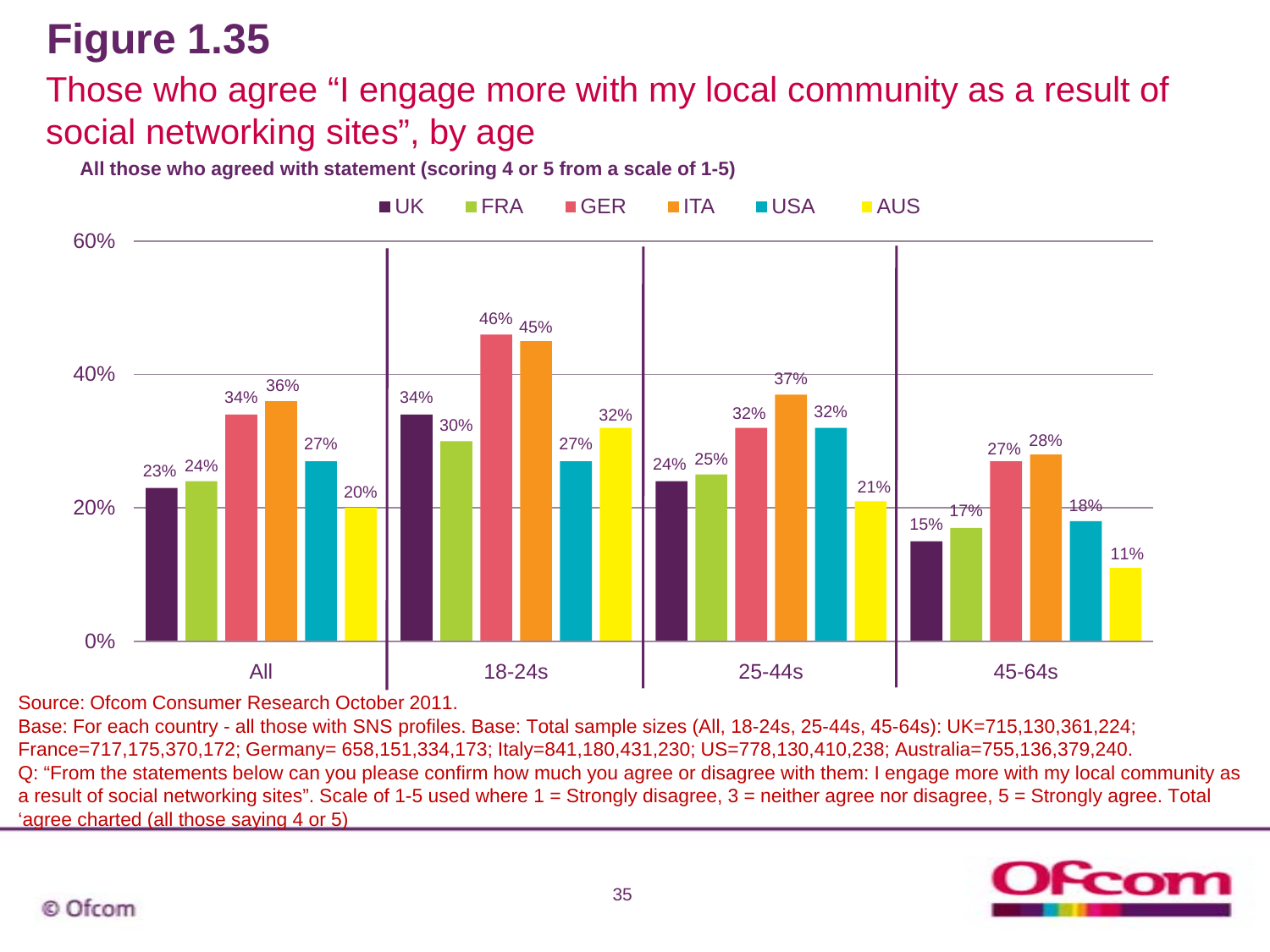### Those who agree / disagree "I trust the information on social networking sites"



Source: Ofcom Consumer Research October 2011.

Base: All those with SNS profiles : UK=715, France=717, Germany=658, Italy=841, US=778, Australia=755

Q: "From the statements below can you please confirm how much you agree or disagree with them…. "I trust the information on social networking sites"

Scale of 1-5 used where 1 = Strongly disagree, 3 = neither agree nor disagree, 5 = Strongly agree. Total 'agree'(all those saying 4 or 5) and 'disagree' (all those saying 1 or 2)

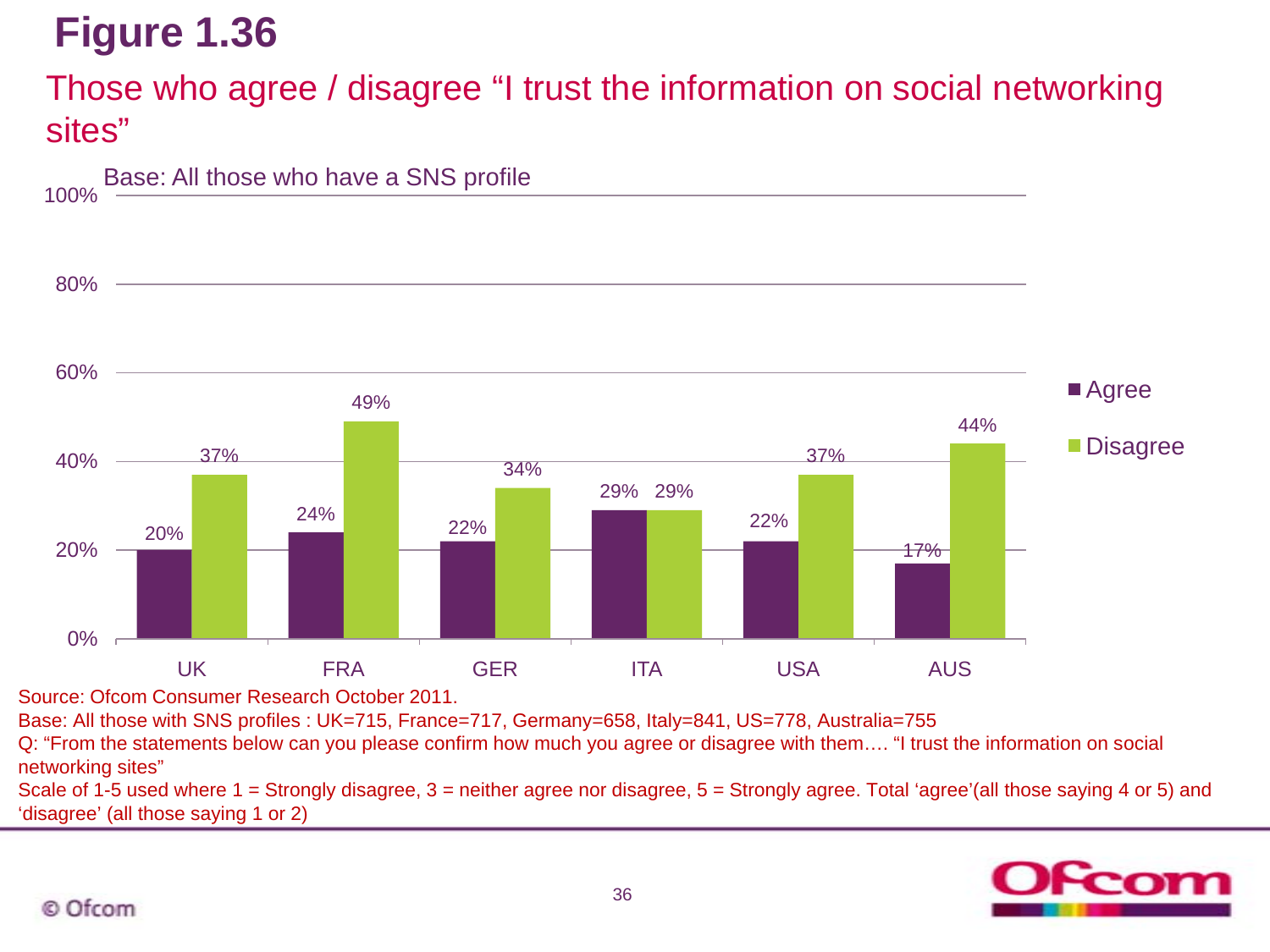## Those who agree "I trust the information on social networking sites", by age

#### **All those who agreed with statement (scoring 4 or 5 from a scale of 1-5)**



Source: Ofcom Consumer Research October 2011.

Base: For each country - all those with SNS profiles. Base: Total sample sizes (All, 18-24s, 25-44s, 45-64s): UK=715,130,361,224; France=717,175,370,172; Germany= 658,151,334,173; Italy=841,180,431,230; US=778,130,410,238; Japan=542,110,316,116; Australia=755,136,379,240. Q: "From the statements below can you please confirm how much you agree or disagree with them: I trust the information on Social networking sites". Scale of 1-5 used where 1 = Strongly disagree, 3 = neither agree nor disagree, 5 = Strongly agree. Total 'agree charted (all those saying 4 or 5)